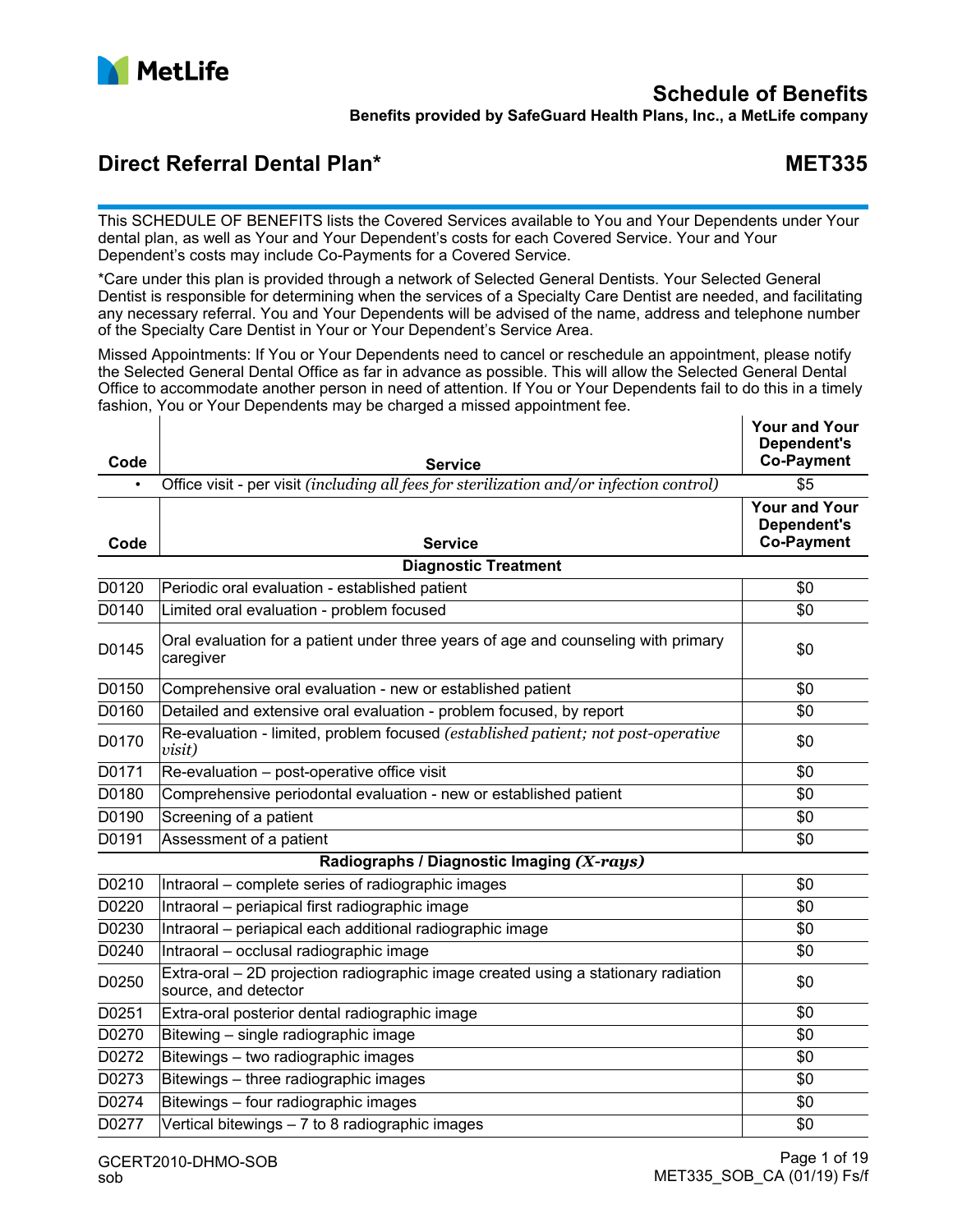|       |                                                                                                                                                                                 | <b>Your and Your</b><br>Dependent's |
|-------|---------------------------------------------------------------------------------------------------------------------------------------------------------------------------------|-------------------------------------|
| Code  | <b>Service</b>                                                                                                                                                                  | <b>Co-Payment</b>                   |
| D0330 | Panoramic radiographic image                                                                                                                                                    | \$0                                 |
| D0340 | 2D cephalometric radiographic image - acquisition, measurement and analysis                                                                                                     | \$0                                 |
| D0350 | 2D oral/facial photographic image obtained intra-orally or extra-orally                                                                                                         | \$0                                 |
| D0364 | Cone beam CT capture and interpretation with limited field of view – less than one<br>whole jaw                                                                                 | \$180                               |
| D0365 | Cone beam CT capture and interpretation with field of view of one full dental arch -<br>mandible                                                                                | \$180                               |
| D0366 | Cone beam CT capture and interpretation with field of view of one full dental arch -<br>maxilla, with or without cranium                                                        | \$180                               |
| D0367 | Cone beam CT capture and interpretation with field of view of both jaws, with or<br>without cranium                                                                             | \$180                               |
| D0380 | Cone beam CT image capture with limited field of view - less than one whole jaw                                                                                                 | \$180                               |
| D0381 | Cone beam CT image capture with field of view of one full dental arch - mandible                                                                                                | \$180                               |
| D0382 | Cone beam CT image capture with field of view of one full dental arch – maxilla,<br>with or without cranium                                                                     | \$180                               |
| D0383 | Cone beam CT image capture with field of view of both jaws, with or without<br>cranium                                                                                          | \$180                               |
| D0391 | Interpretation of diagnostic image by a practitioner not associated with capture of<br>the image, including report                                                              | \$0                                 |
|       | <b>Tests and Examinations</b>                                                                                                                                                   |                                     |
| D0415 | Collection of microorganisms for culture and sensitivity                                                                                                                        | \$0                                 |
| D0425 | Caries susceptibility tests                                                                                                                                                     | \$0                                 |
| D0431 | Adjunctive pre-diagnostic test that aids in detection of mucosal abnormalities<br>including premalignant and malignant lesions, not to include cytology or biopsy<br>procedures | \$50                                |
| D0460 | Pulp vitality tests                                                                                                                                                             | \$0                                 |
| D0470 | Diagnostic casts                                                                                                                                                                | \$0                                 |
| D0472 | Accession of tissue, gross examination, preparation and transmission of written<br>report                                                                                       | \$0                                 |
| D0473 | Accession of tissue, gross and microscopic examination, preparation and<br>transmission of written report                                                                       | \$0                                 |
| D0474 | Accession of tissue, gross and microscopic examination, including assessment of<br>surgical margins for presence of disease, preparation and transmission of written<br>report  | \$0                                 |
| D0480 | Accession of exfoliative cytologic smears, microscopic examination, preparation<br>and transmission of written report                                                           | \$0                                 |
| D0486 | Laboratory accession of transepithelial cytologic sample, microscopic examination,<br>preparation and transmission of written report                                            | \$0                                 |
| D0502 | Other oral pathology procedures, by report                                                                                                                                      | \$0                                 |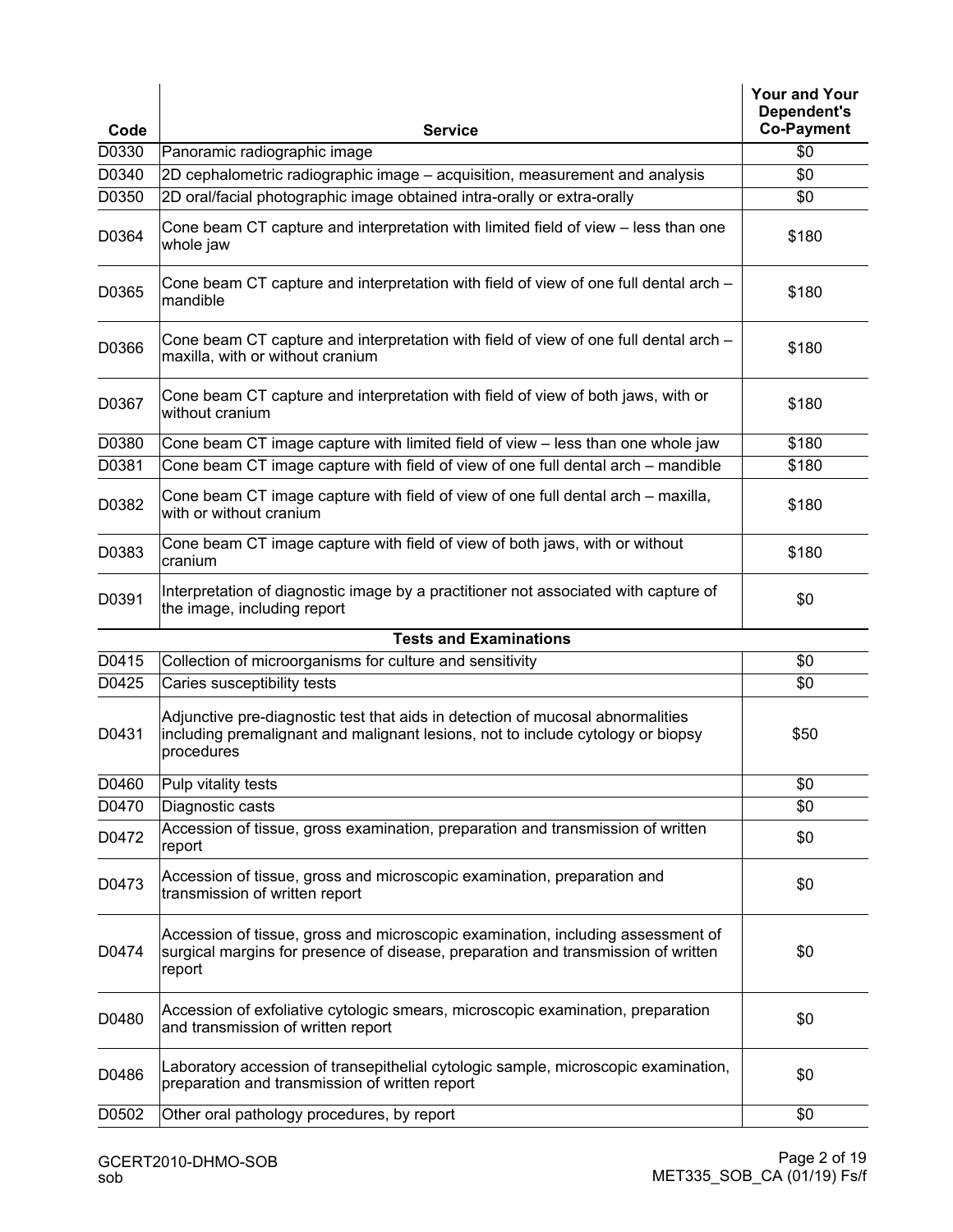| Code      | <b>Service</b>                                                                              | <b>Your and Your</b><br>Dependent's<br><b>Co-Payment</b> |
|-----------|---------------------------------------------------------------------------------------------|----------------------------------------------------------|
|           | <b>Preventive Services</b>                                                                  |                                                          |
| D1110     | Prophylaxis - adult                                                                         | \$5                                                      |
|           | Additional-adult prophylaxis (maximum of 2 additional per year)                             | \$45                                                     |
| D1120     | Prophylaxis - child                                                                         | \$5                                                      |
| $\bullet$ | Additional-child prophylaxis (maximum of 2 additional per year)                             | \$35                                                     |
| D1206     | Topical application of fluoride varnish                                                     | \$0                                                      |
| D1208     | Topical application of fluoride - excluding varnish                                         | \$0                                                      |
| D1310     | Nutritional counseling for control of dental disease                                        | \$0                                                      |
| D1320     | Tobacco counseling for the control and prevention of oral disease                           | \$0                                                      |
| D1330     | Oral hygiene instructions                                                                   | \$0                                                      |
| ٠         | Includes periodontal hygiene instruction                                                    |                                                          |
| D1351     | Sealant - per tooth                                                                         | \$0                                                      |
| D1352     | Preventive resin restoration in a moderate to high caries risk patient - permanent<br>tooth | \$0                                                      |
| D1353     | Sealant repair - per tooth                                                                  | \$0                                                      |
| D1354     | Interim caries arresting medicament application - per tooth                                 | \$0                                                      |
| D1510     | Space maintainer - fixed - unilateral                                                       | \$25                                                     |
| D1516     | Space maintainer - fixed - bilateral, maxillary                                             | \$25                                                     |
| D1517     | Space maintainer - fixed - bilateral, mandibular                                            | \$25                                                     |
| D1520     | Space maintainer - removable - unilateral                                                   | \$35                                                     |
| D1526     | Space maintainer - removable - bilateral, maxillary                                         | \$35                                                     |
| D1527     | Space maintainer - removable - bilateral, mandibular                                        | \$35                                                     |
| D1550     | Re-cement or re-bond space maintainer                                                       | \$18                                                     |
| D1555     | Removal of fixed space maintainer                                                           | \$18                                                     |
| D1575     | Distal shoe space maintainer - fixed - unilateral                                           | \$25                                                     |
|           | <b>Restorative Treatment</b>                                                                |                                                          |
| D2140     | Amalgam – one surface, primary or permanent                                                 | \$12                                                     |
| D2150     | Amalgam - two surfaces, primary or permanent                                                | \$20                                                     |
| D2160     | Amalgam – three surfaces, primary or permanent                                              | \$23                                                     |
| D2161     | Amalgam - four or more surfaces, primary or permanent                                       | \$25                                                     |
| D2330     | Resin-based composite - one surface, anterior                                               | \$12                                                     |
| D2331     | Resin-based composite - two surfaces, anterior                                              | \$20                                                     |
| D2332     | Resin-based composite - three surfaces, anterior                                            | \$23                                                     |
| D2335     | Resin-based composite – four or more surfaces or involving incisal angle (anterior)         | \$25                                                     |
| D2390     | Resin-based composite crown, anterior                                                       | \$30                                                     |
| D2391     | Resin-based composite - one surface, posterior                                              | \$30                                                     |
| D2392     | Resin-based composite - two surfaces, posterior                                             | \$45                                                     |
| D2393     | Resin-based composite - three surfaces, posterior                                           | \$65                                                     |
| D2394     | Resin-based composite - four or more surfaces, posterior                                    | \$65                                                     |

#### **Crowns**

• An additional charge, not to exceed \$150 per unit, will be applied for any procedure using noble, high noble or titanium metal. There is a \$75 Co-Payment per molar, for the use of porcelain.

• Cases involving seven (7) or more Crowns, implants and/or fixed Bridge units in the same treatment plan require an additional \$125 Co-Payment per unit in addition to the specified Co-Payment for each Crown, implant or Bridge unit.

 $\mathbf{r}$ 

 $\mathbf{r}$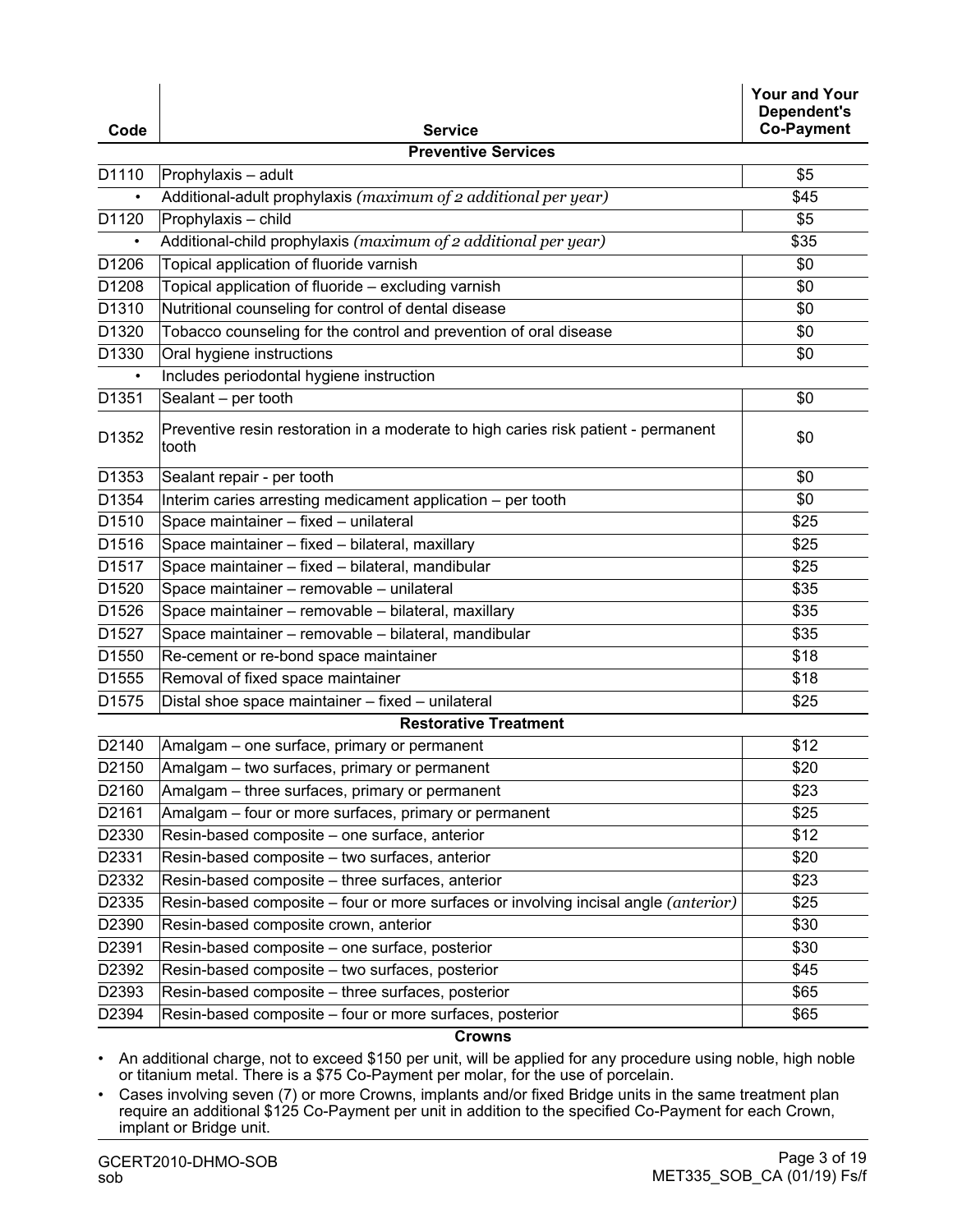| Code                                                                                                             | Dependent's<br><b>Co-Payment</b> |
|------------------------------------------------------------------------------------------------------------------|----------------------------------|
| <b>Service</b><br>D2510<br>Inlay - metallic - one surface                                                        | \$310                            |
| D2520<br>Inlay - metallic - two surfaces                                                                         | \$310                            |
| D2530<br>Inlay - metallic - three or more surfaces                                                               | \$310                            |
| D2542<br>Onlay - metallic - two surfaces                                                                         | \$310                            |
| Onlay - metallic - three surfaces<br>D2543                                                                       | \$310                            |
| D2544<br>Onlay - metallic - four or more surfaces                                                                | \$310                            |
| D2610<br>Inlay - porcelain/ceramic - one surface                                                                 | \$335                            |
| D2620<br>Inlay - porcelain/ceramic - two surfaces                                                                | \$335                            |
| D2630<br>Inlay - porcelain/ceramic - three or more surfaces                                                      | \$335                            |
| Onlay - porcelain/ceramic - two surfaces<br>D2642                                                                | \$335                            |
| D2643<br>Onlay - porcelain/ceramic - three surfaces                                                              | \$335                            |
| D2644<br>Onlay - porcelain/ceramic - four or more surfaces                                                       | \$335                            |
| D2650<br>Inlay - resin-based composite - one surface                                                             | \$335                            |
| D2651<br>Inlay - resin-based composite - two surfaces                                                            | \$335                            |
| Inlay - resin-based composite - three or more surfaces<br>D2652                                                  | \$335                            |
| D2662<br>Onlay - resin-based composite - two surfaces                                                            | \$335                            |
| D2663<br>Onlay - resin-based composite - three surfaces                                                          | \$335                            |
| Onlay - resin-based composite - four or more surfaces<br>D2664                                                   | \$335                            |
| D2710<br>Crown - resin-based composite (indirect)                                                                | \$335                            |
| D2712<br>Crown $ \frac{3}{4}$ resin-based composite (indirect)                                                   | \$335                            |
| D2720<br>Crown - resin with high noble metal                                                                     | \$335                            |
| D2721<br>Crown - resin with predominantly base metal                                                             | \$335                            |
| D2722<br>Crown - resin with noble metal                                                                          | \$335                            |
| D2740<br>Crown - porcelain/ceramic                                                                               | \$360                            |
| Crown - porcelain fused to high noble metal<br>D2750                                                             | \$335                            |
| D2751<br>Crown - porcelain fused to predominantly base metal                                                     | \$335                            |
| D2752<br>Crown - porcelain fused to noble metal                                                                  | \$335                            |
| D2780<br>Crown $ \frac{3}{4}$ cast high noble metal                                                              | \$335                            |
| D2781<br>$\overline{Crown-}$ <sup>3</sup> / <sub>4</sub> cast predominantly base metal                           | \$335                            |
| Crown $ \frac{3}{4}$ cast noble metal<br>D2782                                                                   | \$335                            |
| Crown $ \frac{3}{4}$ porcelain/ceramic<br>D2783                                                                  | \$335                            |
| D2790<br>Crown - full cast high noble metal                                                                      | \$335                            |
| D2791<br>Crown - full cast predominantly base metal                                                              | \$335                            |
| D2792<br>Crown - full cast noble metal                                                                           | \$335                            |
| D2794<br>Crown - titanium                                                                                        | \$335                            |
| Provisional crown – further treatment or completion of diagnosis necessary prior to<br>D2799<br>final impression | \$100                            |
| D2910<br>Re-cement or re-bond inlay, onlay, veneer or partial coverage restoration                               | \$0                              |
| D2915<br>Re-cement or re-bond indirectly fabricated or prefabricated post and core                               | \$0                              |
| D2920<br>Re-cement or re-bond crown                                                                              | \$0                              |
| D2930<br>Prefabricated stainless steel crown - primary tooth                                                     | \$25                             |
| D2931<br>Prefabricated stainless steel crown - permanent tooth                                                   | \$25                             |
| D2932<br>Prefabricated resin crown                                                                               | \$45                             |
| D2933<br>Prefabricated stainless steel crown with resin window                                                   | \$45                             |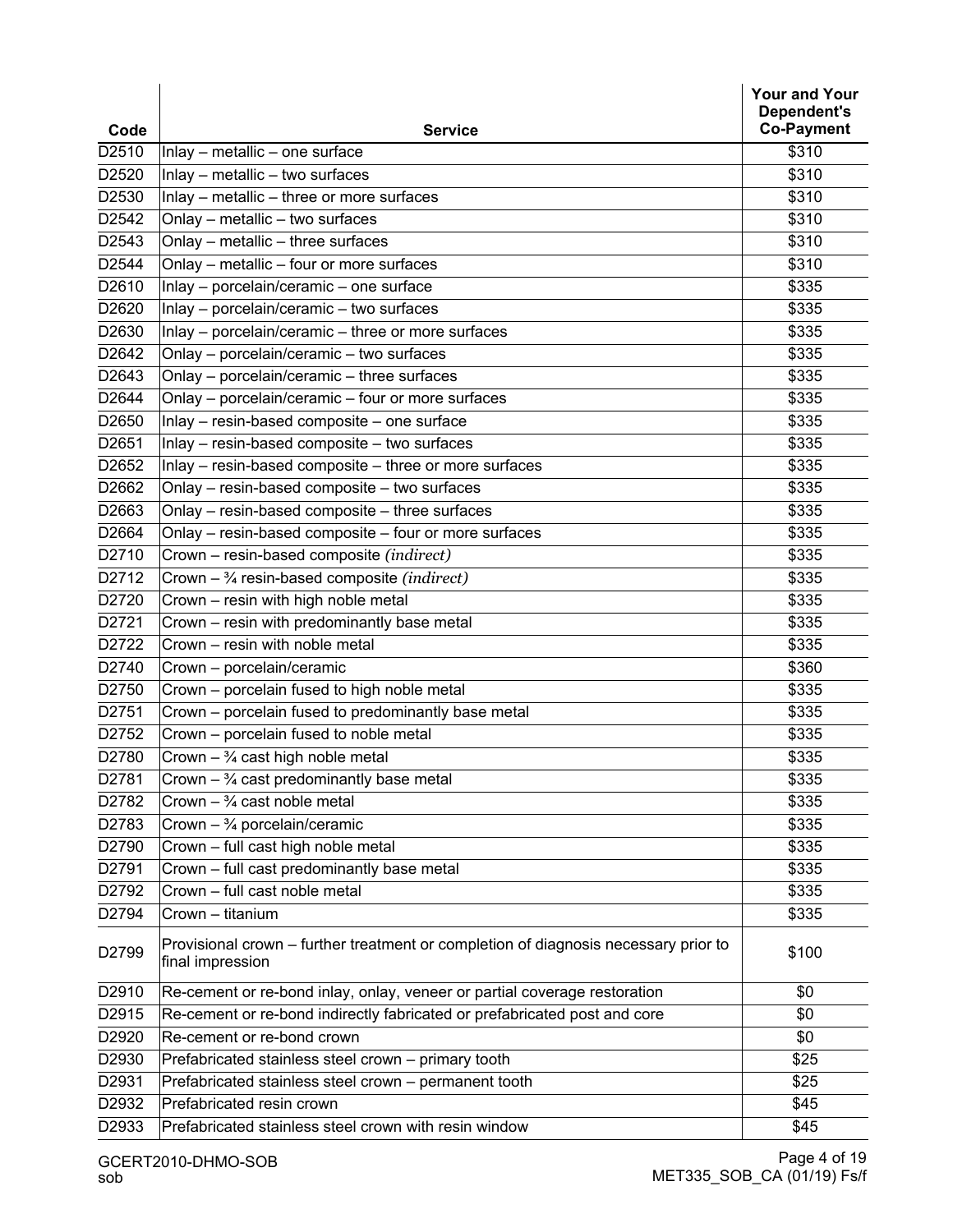|               |                                                                                                                                                | <b>Your and Your</b><br>Dependent's |
|---------------|------------------------------------------------------------------------------------------------------------------------------------------------|-------------------------------------|
| Code<br>D2940 | <b>Service</b>                                                                                                                                 | <b>Co-Payment</b><br>\$0            |
| D2941         | Protective restoration<br>Interim therapeutic restoration - primary dentition                                                                  | \$0                                 |
| D2950         | Core buildup, including any pins when required                                                                                                 | \$75                                |
| D2951         | Pin retention - per tooth, in addition to restoration                                                                                          | \$10                                |
| D2952         | Post and core in addition to crown, indirectly fabricated                                                                                      | \$50                                |
| D2953         |                                                                                                                                                | \$50                                |
| D2954         | Each additional indirectly fabricated post - same tooth                                                                                        |                                     |
| D2955         | Prefabricated post and core in addition to crown<br>Post removal                                                                               | \$30<br>\$10                        |
| D2957         |                                                                                                                                                | \$30                                |
|               | Each additional prefabricated post - same tooth                                                                                                |                                     |
| D2960         | Labial veneer (resin laminate) - chairside                                                                                                     | \$250                               |
| D2961         | Labial veneer (resin laminate) - laboratory                                                                                                    | \$300                               |
| D2962         | Labial veneer (porcelain laminate) - laboratory                                                                                                | \$350                               |
| D2971         | Additional procedures to construct new crown under existing partial denture<br>framework                                                       | \$50                                |
| D2980         | Crown repair necessitated by restorative material failure                                                                                      | \$0                                 |
| D2981         | Inlay repair necessitated by restorative material failure                                                                                      | \$0                                 |
| D2982         | Onlay repair necessitated by restorative material failure                                                                                      | \$0                                 |
| D2983         | Veneer repair necessitated by restorative material failure                                                                                     | \$0                                 |
| D2990         | Resin infiltration of incipient smooth surface lesions                                                                                         | \$0                                 |
|               | <b>Endodontics</b>                                                                                                                             |                                     |
| $\bullet$     | All procedures exclude final restoration.                                                                                                      |                                     |
| D3110         | Pulp cap $-$ direct (excluding final restoration)                                                                                              | \$5                                 |
| D3120         | Pulp cap $-$ indirect (excluding final restoration)                                                                                            | \$5                                 |
| D3220         | Therapeutic pulpotomy (excluding final restoration) – removal of pulp coronal to<br>the dentinocemental junction and application of medicament | \$40                                |
| D3221         | Pulpal debridement, primary and permanent teeth                                                                                                | \$55                                |
| D3222         | Partial pulpotomy for apexogenesis - permanent tooth with incomplete root<br>development                                                       | \$40                                |
| D3230         | Pulpal therapy (resorbable filling) - anterior, primary tooth (excluding final<br>restoration)                                                 | \$40                                |
| D3240         | Pulpal therapy (resorbable filling) - posterior, primary tooth (excluding final<br><i>restoration</i> )                                        | \$40                                |
| D3310         | Endodontic therapy, anterior tooth (excluding final restoration)                                                                               | \$130                               |
| D3320         | Endodontic therapy, premolar tooth (excluding final restoration)                                                                               | \$215                               |
| D3330         | Endodontic therapy, molar tooth (excluding final restoration)                                                                                  | \$305                               |
| D3331         | Treatment of root canal obstruction; non-surgical access                                                                                       | \$85                                |
| D3332         | Incomplete endodontic therapy; inoperable, unrestorable or fractured tooth                                                                     | \$130                               |
| D3333         | Internal root repair of perforation defects                                                                                                    | \$85                                |
| D3346         | Retreatment of previous root canal therapy – anterior                                                                                          | \$265                               |
| D3347         | Retreatment of previous root canal therapy - premolar                                                                                          | \$325                               |
| D3348         | Retreatment of previous root canal therapy - molar                                                                                             | \$375                               |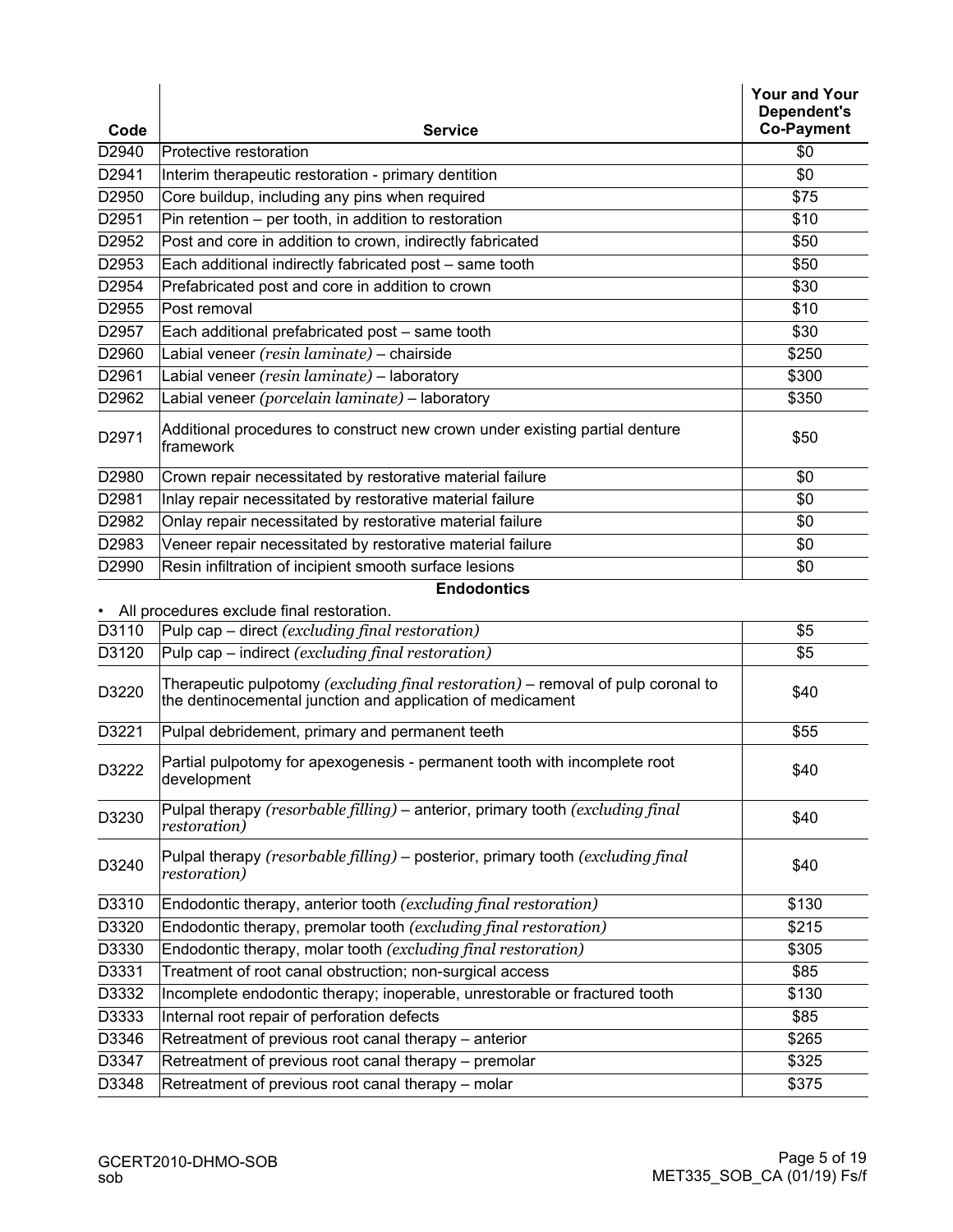| Code  | <b>Service</b>                                                                                                                                                                                                       | <b>Your and Your</b><br>Dependent's<br><b>Co-Payment</b> |
|-------|----------------------------------------------------------------------------------------------------------------------------------------------------------------------------------------------------------------------|----------------------------------------------------------|
| D3351 | Apexification/recalcification – initial visit (apical closure / calcific repair of<br>perforations, root resorption, etc.)                                                                                           | \$80                                                     |
| D3352 | Apexification/recalcification - interim medication replacement                                                                                                                                                       | \$80                                                     |
| D3353 | Apexification/recalcification – final visit (includes completed root canal therapy –<br>apical closure/calcific repair of perforations, root resorption, etc.)                                                       | \$80                                                     |
| D3355 | Pulpal regeneration - initial visit                                                                                                                                                                                  | \$80                                                     |
| D3356 | Pulpal regeneration - interim medication replacement                                                                                                                                                                 | \$40                                                     |
| D3357 | Pulpal regeneration - completion of treatment                                                                                                                                                                        | \$80                                                     |
| D3410 | Apicoectomy - anterior                                                                                                                                                                                               | \$95                                                     |
| D3421 | Apicoectomy – premolar (first root)                                                                                                                                                                                  | \$95                                                     |
| D3425 | Apicoectomy - molar (first root)                                                                                                                                                                                     | \$95                                                     |
| D3426 | Apicoectomy (each additional root)                                                                                                                                                                                   | \$80                                                     |
| D3427 | Periradicular surgery without apicoectomy                                                                                                                                                                            | \$71                                                     |
| D3428 | Bone graft in conjunction with periradicular surgery - per tooth, single site                                                                                                                                        | \$180                                                    |
| D3429 | Bone graft in conjunction with periradicular surgery - each additional contiguous<br>tooth in the same surgical site                                                                                                 | \$95                                                     |
| D3430 | Retrograde filling - per root                                                                                                                                                                                        | \$70                                                     |
| D3431 | Biologic materials to aid in soft and osseous tissue regeneration in conjunction with<br>periradicular surgery                                                                                                       | \$95                                                     |
| D3432 | Guided tissue regeneration, resorbable barrier, per site, in conjunction with<br>periradicular surgery                                                                                                               | \$215                                                    |
| D3450 | Root amputation - per root                                                                                                                                                                                           | \$110                                                    |
| D3460 | Endodontic endosseous implant                                                                                                                                                                                        | \$555                                                    |
| D3910 | Surgical procedure for isolation of tooth with rubber dam                                                                                                                                                            | \$0                                                      |
| D3920 | Hemisection (including any root removal), not including root canal therapy                                                                                                                                           | \$90                                                     |
| D3950 | Canal preparation and fitting of preformed dowel or post                                                                                                                                                             | \$15                                                     |
|       | <b>Periodontics</b><br>Periodontal charting for planning treatment of periodontal disease is included as part of overall diagnosis and<br>treatment. No additional charge will apply to You or Your Dependent or Us. |                                                          |
| D4210 | Gingivectomy or gingivoplasty – four or more contiguous teeth or tooth bounded<br>spaces per quadrant                                                                                                                | \$150                                                    |
| D4211 | Gingivectomy or gingivoplasty – one to three contiguous teeth or tooth bounded<br>spaces per quadrant                                                                                                                | \$100                                                    |
| D4212 | Gingivectomy or gingivoplasty to allow access for restorative procedure, per tooth                                                                                                                                   | \$30                                                     |
| D4240 | Gingival flap procedure, including root planing - four or more contiguous teeth or<br>tooth bounded spaces per quadrant                                                                                              | \$170                                                    |
| D4241 | Gingival flap procedure, including root planing - one to three contiguous teeth or<br>tooth bounded spaces per quadrant                                                                                              | \$130                                                    |
| D4245 | Apically positioned flap                                                                                                                                                                                             | \$165                                                    |
| D4249 | Clinical crown lengthening - hard tissue                                                                                                                                                                             | \$160                                                    |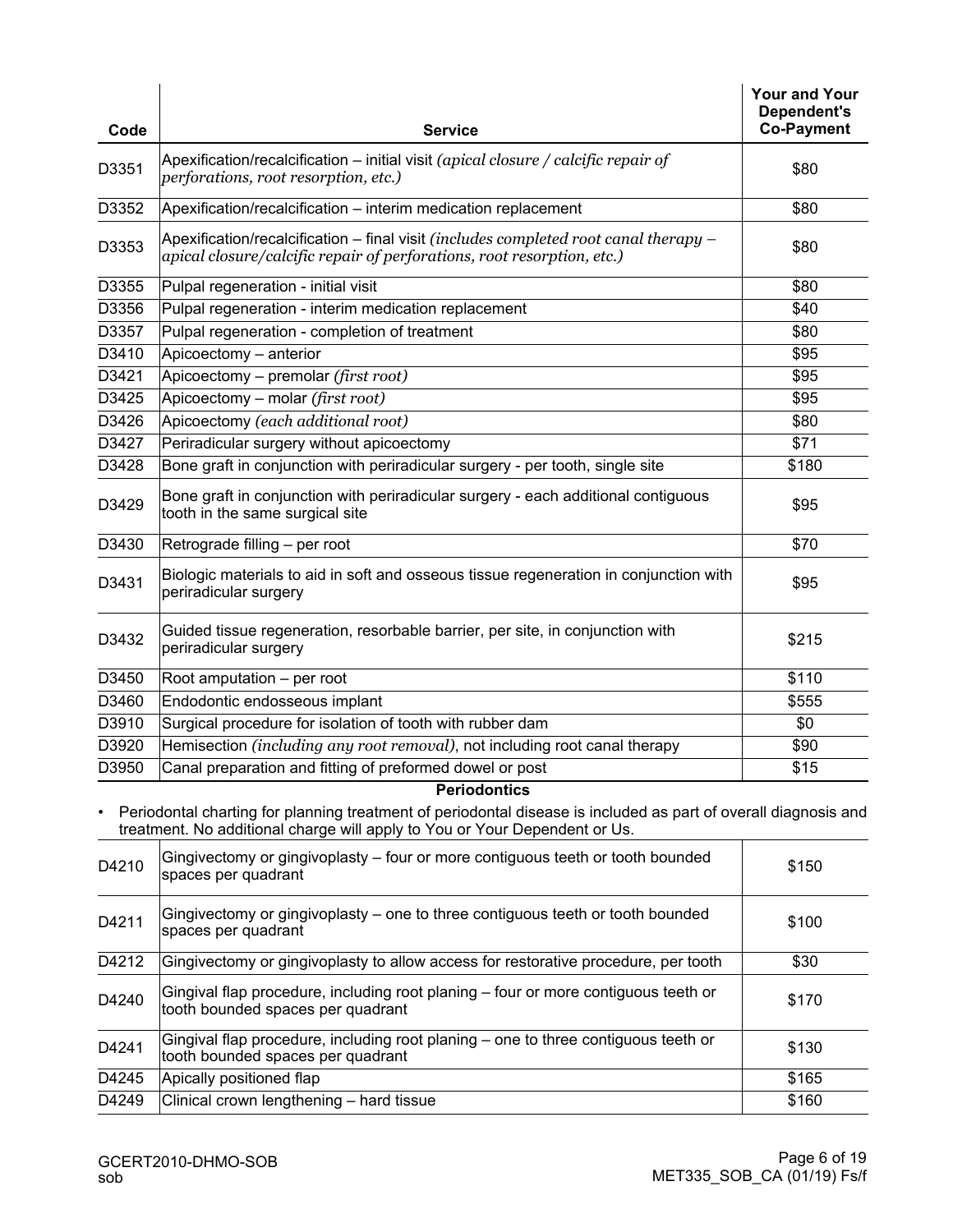| Code                            | <b>Service</b>                                                                                                                                                                                            | <b>Your and Your</b><br>Dependent's<br><b>Co-Payment</b> |
|---------------------------------|-----------------------------------------------------------------------------------------------------------------------------------------------------------------------------------------------------------|----------------------------------------------------------|
| D4260                           | Osseous surgery (including elevation of a full thickness flap and closure) – four or<br>more contiguous teeth or tooth bounded spaces per quadrant                                                        | \$330                                                    |
| D4261                           | Osseous surgery (including elevation of a full thickness flap and closure) – one to<br>three contiguous teeth or tooth bounded spaces per quadrant                                                        | \$286                                                    |
| D4263                           | Bone replacement graft - retained natural tooth - first site in quadrant                                                                                                                                  | \$180                                                    |
| D4264                           | Bone replacement graft - retained natural tooth - each additional site in quadrant                                                                                                                        | \$95                                                     |
| D4265                           | Biologic materials to aid in soft and osseous tissue regeneration                                                                                                                                         | \$95                                                     |
| D4266                           | Guided tissue regeneration - resorbable barrier, per site                                                                                                                                                 | \$215                                                    |
| D4267                           | Guided tissue regeneration – nonresorbable barrier, per site (includes membrane<br>removal)                                                                                                               | \$255                                                    |
| D4268                           | Surgical revision procedure, per tooth                                                                                                                                                                    | \$0                                                      |
| D4270                           | Pedicle soft tissue graft procedure                                                                                                                                                                       | \$250                                                    |
| D4273                           | Autogenous connective tissue graft procedure (including donor and recipient<br>surgical sites) first tooth, implant, or edentulous tooth position in graft                                                | \$75                                                     |
| D4274                           | Mesial/distal wedge procedure, single tooth (when not performed in conjunction<br>with surgical procedures in the same anatomical area)                                                                   | \$115                                                    |
| D4275                           | Non-autogenous connective tissue graft (including recipient site and donor<br><i>material</i> ) first tooth, implant, or edentulous tooth position in graft                                               | \$380                                                    |
| D4276                           | Combined connective tissue and double pedicle graft, per tooth                                                                                                                                            | \$75                                                     |
| D4277                           | Free soft tissue graft procedure (including recipient and donor surgical sites) first<br>tooth, implant or edentulous tooth position in graft                                                             | \$260                                                    |
| D4278                           | Free soft tissue graft procedure (including recipient and donor surgical sites) each<br>additional contiguous tooth, implant or edentulous tooth position in same graft site                              | \$130                                                    |
| D4283                           | Autogenous connective tissue graft procedure (including donor and recipient<br>surgical sites) - each additional contiguous tooth, implant or edentulous tooth<br>position in same graft site             | \$38                                                     |
| D4285                           | Non-autogenous connective tissue graft procedure (including recipient surgical<br>site and donor material) – each additional contiguous tooth, implant or edentulous<br>tooth position in same graft site | \$190                                                    |
| D4320                           | Provisional splinting - intracoronal                                                                                                                                                                      | \$95                                                     |
| D4321                           | Provisional splinting - extracoronal                                                                                                                                                                      | \$85                                                     |
| D4341                           | Periodontal scaling and root planing – four or more teeth per quadrant                                                                                                                                    | \$60                                                     |
| D4342                           | Periodontal scaling and root planing – one to three teeth per quadrant                                                                                                                                    | \$45                                                     |
| D4346                           | Scaling in presence of generalized moderate or severe gingival inflammation - full<br>mouth, after oral evaluation                                                                                        | \$5                                                      |
| D4355                           | Full mouth debridement to enable a comprehensive oral evaluation and diagnosis<br>on a subsequent visit                                                                                                   | \$60                                                     |
| D4381                           | Localized delivery of antimicrobial agents via controlled release vehicle into<br>diseased crevicular tissue, per tooth                                                                                   | \$65                                                     |
| D4910                           | Periodontal maintenance                                                                                                                                                                                   | \$45                                                     |
| D4920                           | Unscheduled dressing change (by someone other than treating dentist or their<br>staff)                                                                                                                    | \$0                                                      |
| ٠                               | Additional periodontal maintenance procedures (beyond 2 per 12 months)                                                                                                                                    | \$55                                                     |
| <b>Removable Prosthodontics</b> |                                                                                                                                                                                                           |                                                          |

• Delivery of removable and fixed Prosthodontics includes up to 3 adjustments within 6 months of delivery date of service.

| D5110             | Complete denture - maxillary   | \$505 |
|-------------------|--------------------------------|-------|
| D <sub>5120</sub> | Complete denture – mandibular  | \$505 |
| D <sub>5130</sub> | Ilmmediate denture - maxillary | \$505 |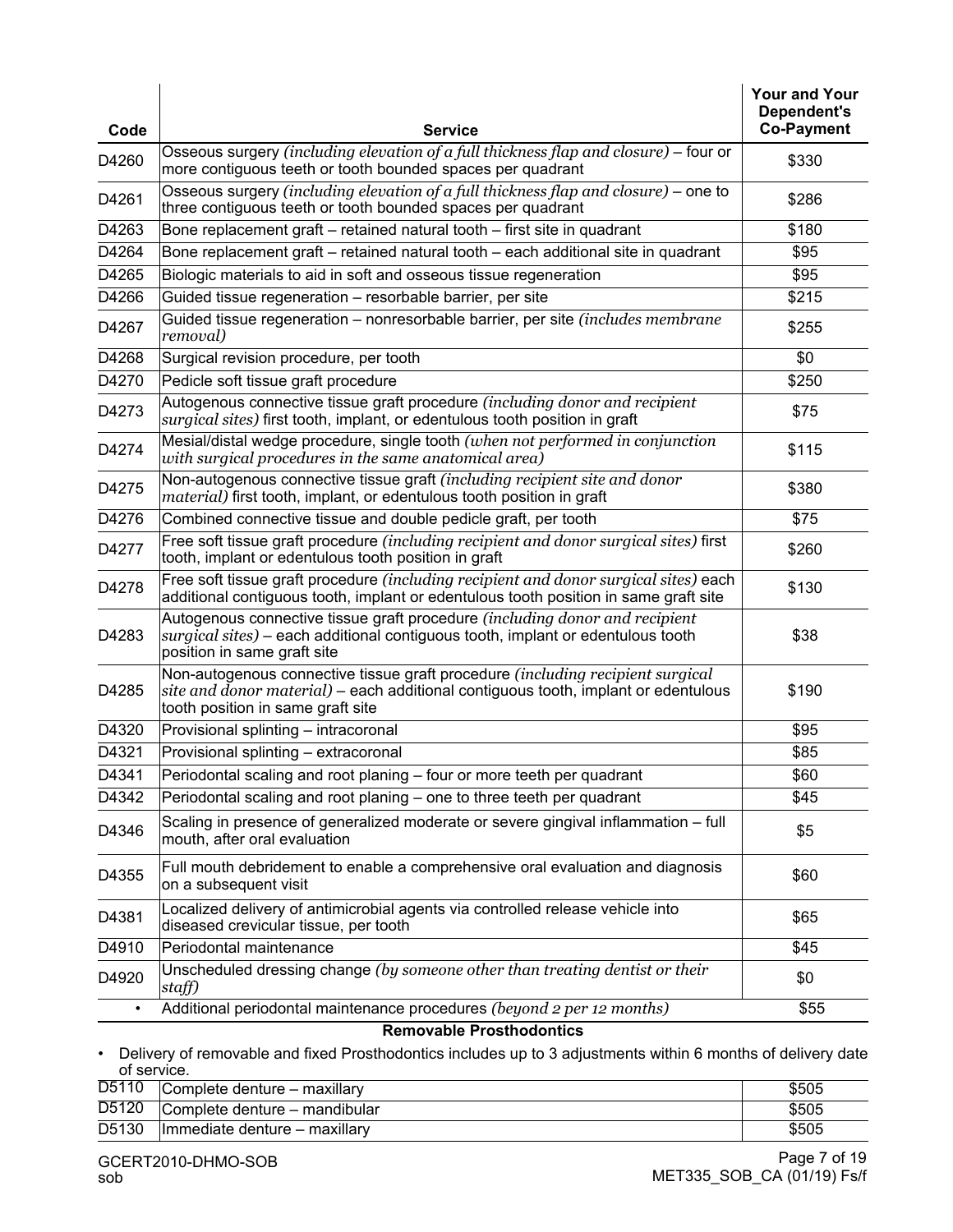| Code              | <b>Service</b>                                                                                                                               | <b>Your and Your</b><br>Dependent's<br><b>Co-Payment</b> |
|-------------------|----------------------------------------------------------------------------------------------------------------------------------------------|----------------------------------------------------------|
| D5140             | Immediate denture - mandibular                                                                                                               | \$505                                                    |
| D5211             | Maxillary partial denture – resin base (including, retentive/clasping materials,<br>rests, and teeth)                                        | \$405                                                    |
| D5212             | Mandibular partial denture – resin base (including, retentive/clasping materials,<br>rests, and teeth)                                       | \$465                                                    |
| D5213             | Maxillary partial denture – cast metal framework with resin denture bases <i>(including</i> )<br>any conventional clasps, rests and teeth)   | \$550                                                    |
| D5214             | Mandibular partial denture – cast metal framework with resin denture bases<br>(including any conventional clasps, rests and teeth)           | \$550                                                    |
| D5221             | Immediate maxillary partial denture - resin base (including any conventional<br>clasps, rests and teeth)                                     | \$405                                                    |
| D5222             | Immediate mandibular partial denture – resin base (including any conventional<br>clasps, rests and teeth)                                    | \$465                                                    |
| D5223             | Immediate maxillary partial denture - cast metal framework with resin denture bases<br>(including any conventional clasps, rests and teeth)  | \$550                                                    |
| D5224             | Immediate mandibular partial denture - cast metal framework with resin denture<br>bases (including any conventional clasps, rests and teeth) | \$550                                                    |
| D5225             | Maxillary partial denture - flexible base (including any clasps, rests and teeth)                                                            | \$550                                                    |
| D <sub>5226</sub> | Mandibular partial denture – flexible base (including any clasps, rests and teeth)                                                           | \$550                                                    |
| D5282             | Removable unilateral partial denture – one piece cast metal <i>(including clasps and</i><br>teeth), maxillary                                | \$360                                                    |
| D5283             | Removable unilateral partial denture – one piece cast metal <i>(including clasps and</i> )<br>teeth), mandibular                             | \$360                                                    |
| D5410             | Adjust complete denture - maxillary                                                                                                          | \$20                                                     |
| D5411             | Adjust complete denture - mandibular                                                                                                         | $\sqrt{$20}$                                             |
| D5421             | Adjust partial denture - maxillary                                                                                                           | \$20                                                     |
| D <sub>5422</sub> | Adjust partial denture - mandibular                                                                                                          | \$20                                                     |
| D5511             | Repair broken complete denture base, mandibular                                                                                              | \$50                                                     |
| D5512             | Repair broken complete denture base, maxillary                                                                                               | \$50                                                     |
| D5520             | Replace missing or broken teeth - complete denture (each tooth)                                                                              | \$40                                                     |
| D5611             | Repair resin partial denture base, mandibular                                                                                                | \$50                                                     |
| D5612             | Repair resin partial denture base, maxillary                                                                                                 | \$50                                                     |
| D5621             | Repair cast partial framework, mandibular                                                                                                    | \$50                                                     |
| D5622             | Repair cast partial framework, maxillary                                                                                                     | \$50                                                     |
| D5630             | Repair or replace broken retentive clasping materials - per tooth                                                                            | $\overline{$70}$                                         |
| D5640             | Replace broken teeth - per tooth                                                                                                             | \$40                                                     |
| D5650             | Add tooth to existing partial denture                                                                                                        | \$60                                                     |
| D5660             | Add clasp to existing partial denture - per tooth                                                                                            | \$70                                                     |
| D5670             | Replace all teeth and acrylic on cast metal framework (maxillary)                                                                            | \$165                                                    |
| D5671             | Replace all teeth and acrylic on cast metal framework (mandibular)                                                                           | \$165                                                    |
| D5710             | Rebase complete maxillary denture                                                                                                            | \$125                                                    |
| D5711             | Rebase complete mandibular denture                                                                                                           | \$125                                                    |
| D5720             | Rebase maxillary partial denture                                                                                                             | \$125                                                    |
| D5721             | Rebase mandibular partial denture                                                                                                            | \$125                                                    |
| D5730             | Reline complete maxillary denture (chairside)                                                                                                | \$100                                                    |
| D5731             | Reline complete mandibular denture (chairside)                                                                                               | \$100                                                    |
| D5740             | Reline maxillary partial denture (chairside)                                                                                                 | \$90                                                     |
| D5741             | Reline mandibular partial denture (chairside)                                                                                                | \$90                                                     |
| D5750             | Reline complete maxillary denture (laboratory)                                                                                               | \$130                                                    |
| D5751             | Reline complete mandibular denture (laboratory)                                                                                              | \$130                                                    |
| D5760             | Reline maxillary partial denture (laboratory)                                                                                                | \$130                                                    |
| D5761             | Reline mandibular partial denture (laboratory)                                                                                               | \$130                                                    |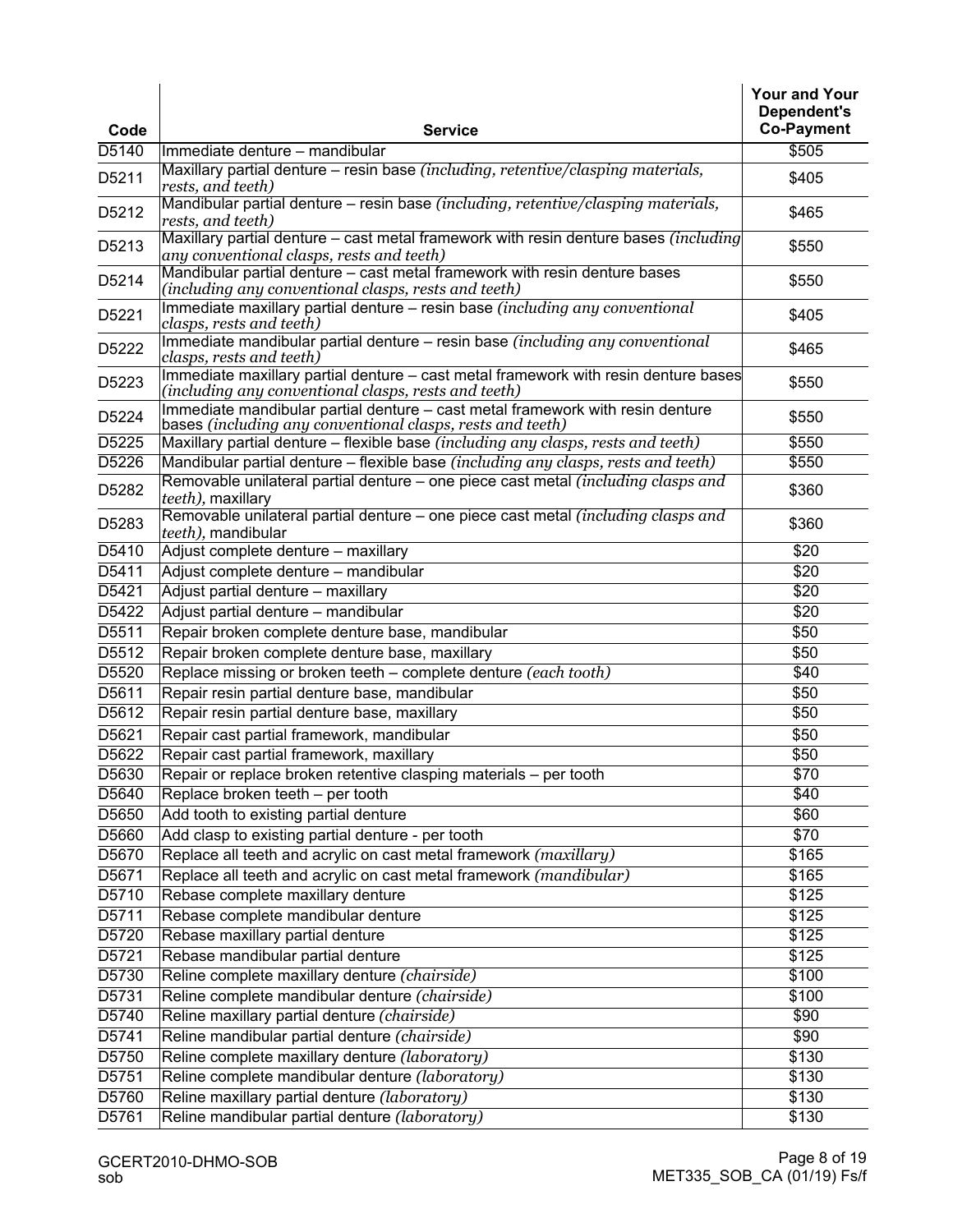| D5810<br>Interim complete denture (maxillary)<br>\$230<br>D5811<br>Interim complete denture (mandibular)<br>\$230<br>D5820<br>Interim partial denture (maxillary)<br>\$160<br>Interim partial denture (mandibular)<br>D5821<br>\$170<br>D5850<br>Tissue conditioning, maxillary<br>\$40<br>D5851<br>Tissue conditioning, mandibular<br>\$40<br>D5862<br>Precision attachment, by report<br>\$160<br>D5876<br>Add metal substructure to acrylic full denture (per arch)<br>\$127<br><b>Implant Services</b><br><b>Pre-Surgical Services</b><br>D6190<br>Radiographic/surgical implant index, by report<br>\$130<br><b>Surgical Services</b><br>D6010<br>Surgical placement of implant body: endosteal implant<br>\$1,005<br>Surgical placement of interim implant body for transitional prosthesis: endosteal<br>D6012<br>\$770<br>implant<br>D6013<br>Surgical placement of mini implant<br>\$1,005<br>Surgical placement: eposteal implant<br>\$1,860<br>D6040<br>D6050<br>Surgical placement: transosteal implant<br>\$1,170<br>D6051<br>Interim abutment<br>\$123<br>D6052<br>\$335<br>Semi-precision attachment abutment<br>D6100<br>Implant removal, by report<br>\$240<br>Debridement of a peri-implant defect or defects surrounding a single implant, and<br>D6101<br>\$39<br>surface cleaning of the exposed implant surfaces, including flap entry and closure<br>Debridement and osseous contouring of a peri-implant defect or defects<br>D6102<br>surrounding a single implant and includes surface cleaning of the exposed implant<br>\$86<br>surfaces, including flap entry and closure<br>D6103<br>Bone graft for repair of peri-implant defect – does not include flap entry and closure<br>\$100<br>D6104<br>Bone graft at time of implant placement<br>\$100<br><b>Implant Supported Prosthetics</b><br>An additional charge, not to exceed \$150 per unit, will be applied for any procedure using noble, high noble<br>or titanium metal. There is a \$75 Co-Payment per molar, for the use of porcelain.<br>Cases involving seven (7) or more Crowns, implants and/or fixed Bridge units in the same treatment plan<br>٠<br>require an additional \$125 Co-Payment per unit in addition to the specified Co-Payment for each Crown,<br>implant or Bridge unit.<br>Connecting bar - implant supported or abutment supported<br>D6055<br>\$345<br>D6056<br>Prefabricated abutment - includes modification and placement<br>\$245<br>D6057<br>Custom fabricated abutment - includes placement<br>\$335<br>D6058<br>Abutment supported porcelain/ceramic crown<br>\$685<br>D6059<br>Abutment supported porcelain fused to metal crown (high noble metal)<br>\$660<br>D6060<br>Abutment supported porcelain fused to metal crown (predominantly base metal)<br>\$640<br>D6061<br>Abutment supported porcelain fused to metal crown (noble metal)<br>\$645<br>D6062<br>Abutment supported cast metal crown (high noble metal)<br>\$655<br>Abutment supported cast metal crown (predominantly base metal)<br>D6063<br>\$640<br>D6064<br>Abutment supported cast metal crown (noble metal)<br>\$720 |      |                | <b>Your and Your</b><br>Dependent's<br><b>Co-Payment</b> |
|-------------------------------------------------------------------------------------------------------------------------------------------------------------------------------------------------------------------------------------------------------------------------------------------------------------------------------------------------------------------------------------------------------------------------------------------------------------------------------------------------------------------------------------------------------------------------------------------------------------------------------------------------------------------------------------------------------------------------------------------------------------------------------------------------------------------------------------------------------------------------------------------------------------------------------------------------------------------------------------------------------------------------------------------------------------------------------------------------------------------------------------------------------------------------------------------------------------------------------------------------------------------------------------------------------------------------------------------------------------------------------------------------------------------------------------------------------------------------------------------------------------------------------------------------------------------------------------------------------------------------------------------------------------------------------------------------------------------------------------------------------------------------------------------------------------------------------------------------------------------------------------------------------------------------------------------------------------------------------------------------------------------------------------------------------------------------------------------------------------------------------------------------------------------------------------------------------------------------------------------------------------------------------------------------------------------------------------------------------------------------------------------------------------------------------------------------------------------------------------------------------------------------------------------------------------------------------------------------------------------------------------------------------------------------------------------------------------------------------------------------------------------------------------------------------------------------------------------------------------------------------------------------------------------------------------------------------------------------------------------------------------------------------------------------------------------------------------------------------------------|------|----------------|----------------------------------------------------------|
|                                                                                                                                                                                                                                                                                                                                                                                                                                                                                                                                                                                                                                                                                                                                                                                                                                                                                                                                                                                                                                                                                                                                                                                                                                                                                                                                                                                                                                                                                                                                                                                                                                                                                                                                                                                                                                                                                                                                                                                                                                                                                                                                                                                                                                                                                                                                                                                                                                                                                                                                                                                                                                                                                                                                                                                                                                                                                                                                                                                                                                                                                                                   | Code | <b>Service</b> |                                                          |
|                                                                                                                                                                                                                                                                                                                                                                                                                                                                                                                                                                                                                                                                                                                                                                                                                                                                                                                                                                                                                                                                                                                                                                                                                                                                                                                                                                                                                                                                                                                                                                                                                                                                                                                                                                                                                                                                                                                                                                                                                                                                                                                                                                                                                                                                                                                                                                                                                                                                                                                                                                                                                                                                                                                                                                                                                                                                                                                                                                                                                                                                                                                   |      |                |                                                          |
|                                                                                                                                                                                                                                                                                                                                                                                                                                                                                                                                                                                                                                                                                                                                                                                                                                                                                                                                                                                                                                                                                                                                                                                                                                                                                                                                                                                                                                                                                                                                                                                                                                                                                                                                                                                                                                                                                                                                                                                                                                                                                                                                                                                                                                                                                                                                                                                                                                                                                                                                                                                                                                                                                                                                                                                                                                                                                                                                                                                                                                                                                                                   |      |                |                                                          |
|                                                                                                                                                                                                                                                                                                                                                                                                                                                                                                                                                                                                                                                                                                                                                                                                                                                                                                                                                                                                                                                                                                                                                                                                                                                                                                                                                                                                                                                                                                                                                                                                                                                                                                                                                                                                                                                                                                                                                                                                                                                                                                                                                                                                                                                                                                                                                                                                                                                                                                                                                                                                                                                                                                                                                                                                                                                                                                                                                                                                                                                                                                                   |      |                |                                                          |
|                                                                                                                                                                                                                                                                                                                                                                                                                                                                                                                                                                                                                                                                                                                                                                                                                                                                                                                                                                                                                                                                                                                                                                                                                                                                                                                                                                                                                                                                                                                                                                                                                                                                                                                                                                                                                                                                                                                                                                                                                                                                                                                                                                                                                                                                                                                                                                                                                                                                                                                                                                                                                                                                                                                                                                                                                                                                                                                                                                                                                                                                                                                   |      |                |                                                          |
|                                                                                                                                                                                                                                                                                                                                                                                                                                                                                                                                                                                                                                                                                                                                                                                                                                                                                                                                                                                                                                                                                                                                                                                                                                                                                                                                                                                                                                                                                                                                                                                                                                                                                                                                                                                                                                                                                                                                                                                                                                                                                                                                                                                                                                                                                                                                                                                                                                                                                                                                                                                                                                                                                                                                                                                                                                                                                                                                                                                                                                                                                                                   |      |                |                                                          |
|                                                                                                                                                                                                                                                                                                                                                                                                                                                                                                                                                                                                                                                                                                                                                                                                                                                                                                                                                                                                                                                                                                                                                                                                                                                                                                                                                                                                                                                                                                                                                                                                                                                                                                                                                                                                                                                                                                                                                                                                                                                                                                                                                                                                                                                                                                                                                                                                                                                                                                                                                                                                                                                                                                                                                                                                                                                                                                                                                                                                                                                                                                                   |      |                |                                                          |
|                                                                                                                                                                                                                                                                                                                                                                                                                                                                                                                                                                                                                                                                                                                                                                                                                                                                                                                                                                                                                                                                                                                                                                                                                                                                                                                                                                                                                                                                                                                                                                                                                                                                                                                                                                                                                                                                                                                                                                                                                                                                                                                                                                                                                                                                                                                                                                                                                                                                                                                                                                                                                                                                                                                                                                                                                                                                                                                                                                                                                                                                                                                   |      |                |                                                          |
|                                                                                                                                                                                                                                                                                                                                                                                                                                                                                                                                                                                                                                                                                                                                                                                                                                                                                                                                                                                                                                                                                                                                                                                                                                                                                                                                                                                                                                                                                                                                                                                                                                                                                                                                                                                                                                                                                                                                                                                                                                                                                                                                                                                                                                                                                                                                                                                                                                                                                                                                                                                                                                                                                                                                                                                                                                                                                                                                                                                                                                                                                                                   |      |                |                                                          |
|                                                                                                                                                                                                                                                                                                                                                                                                                                                                                                                                                                                                                                                                                                                                                                                                                                                                                                                                                                                                                                                                                                                                                                                                                                                                                                                                                                                                                                                                                                                                                                                                                                                                                                                                                                                                                                                                                                                                                                                                                                                                                                                                                                                                                                                                                                                                                                                                                                                                                                                                                                                                                                                                                                                                                                                                                                                                                                                                                                                                                                                                                                                   |      |                |                                                          |
|                                                                                                                                                                                                                                                                                                                                                                                                                                                                                                                                                                                                                                                                                                                                                                                                                                                                                                                                                                                                                                                                                                                                                                                                                                                                                                                                                                                                                                                                                                                                                                                                                                                                                                                                                                                                                                                                                                                                                                                                                                                                                                                                                                                                                                                                                                                                                                                                                                                                                                                                                                                                                                                                                                                                                                                                                                                                                                                                                                                                                                                                                                                   |      |                |                                                          |
|                                                                                                                                                                                                                                                                                                                                                                                                                                                                                                                                                                                                                                                                                                                                                                                                                                                                                                                                                                                                                                                                                                                                                                                                                                                                                                                                                                                                                                                                                                                                                                                                                                                                                                                                                                                                                                                                                                                                                                                                                                                                                                                                                                                                                                                                                                                                                                                                                                                                                                                                                                                                                                                                                                                                                                                                                                                                                                                                                                                                                                                                                                                   |      |                |                                                          |
|                                                                                                                                                                                                                                                                                                                                                                                                                                                                                                                                                                                                                                                                                                                                                                                                                                                                                                                                                                                                                                                                                                                                                                                                                                                                                                                                                                                                                                                                                                                                                                                                                                                                                                                                                                                                                                                                                                                                                                                                                                                                                                                                                                                                                                                                                                                                                                                                                                                                                                                                                                                                                                                                                                                                                                                                                                                                                                                                                                                                                                                                                                                   |      |                |                                                          |
|                                                                                                                                                                                                                                                                                                                                                                                                                                                                                                                                                                                                                                                                                                                                                                                                                                                                                                                                                                                                                                                                                                                                                                                                                                                                                                                                                                                                                                                                                                                                                                                                                                                                                                                                                                                                                                                                                                                                                                                                                                                                                                                                                                                                                                                                                                                                                                                                                                                                                                                                                                                                                                                                                                                                                                                                                                                                                                                                                                                                                                                                                                                   |      |                |                                                          |
|                                                                                                                                                                                                                                                                                                                                                                                                                                                                                                                                                                                                                                                                                                                                                                                                                                                                                                                                                                                                                                                                                                                                                                                                                                                                                                                                                                                                                                                                                                                                                                                                                                                                                                                                                                                                                                                                                                                                                                                                                                                                                                                                                                                                                                                                                                                                                                                                                                                                                                                                                                                                                                                                                                                                                                                                                                                                                                                                                                                                                                                                                                                   |      |                |                                                          |
|                                                                                                                                                                                                                                                                                                                                                                                                                                                                                                                                                                                                                                                                                                                                                                                                                                                                                                                                                                                                                                                                                                                                                                                                                                                                                                                                                                                                                                                                                                                                                                                                                                                                                                                                                                                                                                                                                                                                                                                                                                                                                                                                                                                                                                                                                                                                                                                                                                                                                                                                                                                                                                                                                                                                                                                                                                                                                                                                                                                                                                                                                                                   |      |                |                                                          |
|                                                                                                                                                                                                                                                                                                                                                                                                                                                                                                                                                                                                                                                                                                                                                                                                                                                                                                                                                                                                                                                                                                                                                                                                                                                                                                                                                                                                                                                                                                                                                                                                                                                                                                                                                                                                                                                                                                                                                                                                                                                                                                                                                                                                                                                                                                                                                                                                                                                                                                                                                                                                                                                                                                                                                                                                                                                                                                                                                                                                                                                                                                                   |      |                |                                                          |
|                                                                                                                                                                                                                                                                                                                                                                                                                                                                                                                                                                                                                                                                                                                                                                                                                                                                                                                                                                                                                                                                                                                                                                                                                                                                                                                                                                                                                                                                                                                                                                                                                                                                                                                                                                                                                                                                                                                                                                                                                                                                                                                                                                                                                                                                                                                                                                                                                                                                                                                                                                                                                                                                                                                                                                                                                                                                                                                                                                                                                                                                                                                   |      |                |                                                          |
|                                                                                                                                                                                                                                                                                                                                                                                                                                                                                                                                                                                                                                                                                                                                                                                                                                                                                                                                                                                                                                                                                                                                                                                                                                                                                                                                                                                                                                                                                                                                                                                                                                                                                                                                                                                                                                                                                                                                                                                                                                                                                                                                                                                                                                                                                                                                                                                                                                                                                                                                                                                                                                                                                                                                                                                                                                                                                                                                                                                                                                                                                                                   |      |                |                                                          |
|                                                                                                                                                                                                                                                                                                                                                                                                                                                                                                                                                                                                                                                                                                                                                                                                                                                                                                                                                                                                                                                                                                                                                                                                                                                                                                                                                                                                                                                                                                                                                                                                                                                                                                                                                                                                                                                                                                                                                                                                                                                                                                                                                                                                                                                                                                                                                                                                                                                                                                                                                                                                                                                                                                                                                                                                                                                                                                                                                                                                                                                                                                                   |      |                |                                                          |
|                                                                                                                                                                                                                                                                                                                                                                                                                                                                                                                                                                                                                                                                                                                                                                                                                                                                                                                                                                                                                                                                                                                                                                                                                                                                                                                                                                                                                                                                                                                                                                                                                                                                                                                                                                                                                                                                                                                                                                                                                                                                                                                                                                                                                                                                                                                                                                                                                                                                                                                                                                                                                                                                                                                                                                                                                                                                                                                                                                                                                                                                                                                   |      |                |                                                          |
|                                                                                                                                                                                                                                                                                                                                                                                                                                                                                                                                                                                                                                                                                                                                                                                                                                                                                                                                                                                                                                                                                                                                                                                                                                                                                                                                                                                                                                                                                                                                                                                                                                                                                                                                                                                                                                                                                                                                                                                                                                                                                                                                                                                                                                                                                                                                                                                                                                                                                                                                                                                                                                                                                                                                                                                                                                                                                                                                                                                                                                                                                                                   |      |                |                                                          |
|                                                                                                                                                                                                                                                                                                                                                                                                                                                                                                                                                                                                                                                                                                                                                                                                                                                                                                                                                                                                                                                                                                                                                                                                                                                                                                                                                                                                                                                                                                                                                                                                                                                                                                                                                                                                                                                                                                                                                                                                                                                                                                                                                                                                                                                                                                                                                                                                                                                                                                                                                                                                                                                                                                                                                                                                                                                                                                                                                                                                                                                                                                                   |      |                |                                                          |
|                                                                                                                                                                                                                                                                                                                                                                                                                                                                                                                                                                                                                                                                                                                                                                                                                                                                                                                                                                                                                                                                                                                                                                                                                                                                                                                                                                                                                                                                                                                                                                                                                                                                                                                                                                                                                                                                                                                                                                                                                                                                                                                                                                                                                                                                                                                                                                                                                                                                                                                                                                                                                                                                                                                                                                                                                                                                                                                                                                                                                                                                                                                   |      |                |                                                          |
|                                                                                                                                                                                                                                                                                                                                                                                                                                                                                                                                                                                                                                                                                                                                                                                                                                                                                                                                                                                                                                                                                                                                                                                                                                                                                                                                                                                                                                                                                                                                                                                                                                                                                                                                                                                                                                                                                                                                                                                                                                                                                                                                                                                                                                                                                                                                                                                                                                                                                                                                                                                                                                                                                                                                                                                                                                                                                                                                                                                                                                                                                                                   |      |                |                                                          |
|                                                                                                                                                                                                                                                                                                                                                                                                                                                                                                                                                                                                                                                                                                                                                                                                                                                                                                                                                                                                                                                                                                                                                                                                                                                                                                                                                                                                                                                                                                                                                                                                                                                                                                                                                                                                                                                                                                                                                                                                                                                                                                                                                                                                                                                                                                                                                                                                                                                                                                                                                                                                                                                                                                                                                                                                                                                                                                                                                                                                                                                                                                                   |      |                |                                                          |
|                                                                                                                                                                                                                                                                                                                                                                                                                                                                                                                                                                                                                                                                                                                                                                                                                                                                                                                                                                                                                                                                                                                                                                                                                                                                                                                                                                                                                                                                                                                                                                                                                                                                                                                                                                                                                                                                                                                                                                                                                                                                                                                                                                                                                                                                                                                                                                                                                                                                                                                                                                                                                                                                                                                                                                                                                                                                                                                                                                                                                                                                                                                   |      |                |                                                          |
|                                                                                                                                                                                                                                                                                                                                                                                                                                                                                                                                                                                                                                                                                                                                                                                                                                                                                                                                                                                                                                                                                                                                                                                                                                                                                                                                                                                                                                                                                                                                                                                                                                                                                                                                                                                                                                                                                                                                                                                                                                                                                                                                                                                                                                                                                                                                                                                                                                                                                                                                                                                                                                                                                                                                                                                                                                                                                                                                                                                                                                                                                                                   |      |                |                                                          |
|                                                                                                                                                                                                                                                                                                                                                                                                                                                                                                                                                                                                                                                                                                                                                                                                                                                                                                                                                                                                                                                                                                                                                                                                                                                                                                                                                                                                                                                                                                                                                                                                                                                                                                                                                                                                                                                                                                                                                                                                                                                                                                                                                                                                                                                                                                                                                                                                                                                                                                                                                                                                                                                                                                                                                                                                                                                                                                                                                                                                                                                                                                                   |      |                |                                                          |
|                                                                                                                                                                                                                                                                                                                                                                                                                                                                                                                                                                                                                                                                                                                                                                                                                                                                                                                                                                                                                                                                                                                                                                                                                                                                                                                                                                                                                                                                                                                                                                                                                                                                                                                                                                                                                                                                                                                                                                                                                                                                                                                                                                                                                                                                                                                                                                                                                                                                                                                                                                                                                                                                                                                                                                                                                                                                                                                                                                                                                                                                                                                   |      |                |                                                          |
|                                                                                                                                                                                                                                                                                                                                                                                                                                                                                                                                                                                                                                                                                                                                                                                                                                                                                                                                                                                                                                                                                                                                                                                                                                                                                                                                                                                                                                                                                                                                                                                                                                                                                                                                                                                                                                                                                                                                                                                                                                                                                                                                                                                                                                                                                                                                                                                                                                                                                                                                                                                                                                                                                                                                                                                                                                                                                                                                                                                                                                                                                                                   |      |                |                                                          |
|                                                                                                                                                                                                                                                                                                                                                                                                                                                                                                                                                                                                                                                                                                                                                                                                                                                                                                                                                                                                                                                                                                                                                                                                                                                                                                                                                                                                                                                                                                                                                                                                                                                                                                                                                                                                                                                                                                                                                                                                                                                                                                                                                                                                                                                                                                                                                                                                                                                                                                                                                                                                                                                                                                                                                                                                                                                                                                                                                                                                                                                                                                                   |      |                |                                                          |
|                                                                                                                                                                                                                                                                                                                                                                                                                                                                                                                                                                                                                                                                                                                                                                                                                                                                                                                                                                                                                                                                                                                                                                                                                                                                                                                                                                                                                                                                                                                                                                                                                                                                                                                                                                                                                                                                                                                                                                                                                                                                                                                                                                                                                                                                                                                                                                                                                                                                                                                                                                                                                                                                                                                                                                                                                                                                                                                                                                                                                                                                                                                   |      |                |                                                          |
|                                                                                                                                                                                                                                                                                                                                                                                                                                                                                                                                                                                                                                                                                                                                                                                                                                                                                                                                                                                                                                                                                                                                                                                                                                                                                                                                                                                                                                                                                                                                                                                                                                                                                                                                                                                                                                                                                                                                                                                                                                                                                                                                                                                                                                                                                                                                                                                                                                                                                                                                                                                                                                                                                                                                                                                                                                                                                                                                                                                                                                                                                                                   |      |                |                                                          |
|                                                                                                                                                                                                                                                                                                                                                                                                                                                                                                                                                                                                                                                                                                                                                                                                                                                                                                                                                                                                                                                                                                                                                                                                                                                                                                                                                                                                                                                                                                                                                                                                                                                                                                                                                                                                                                                                                                                                                                                                                                                                                                                                                                                                                                                                                                                                                                                                                                                                                                                                                                                                                                                                                                                                                                                                                                                                                                                                                                                                                                                                                                                   |      |                |                                                          |
|                                                                                                                                                                                                                                                                                                                                                                                                                                                                                                                                                                                                                                                                                                                                                                                                                                                                                                                                                                                                                                                                                                                                                                                                                                                                                                                                                                                                                                                                                                                                                                                                                                                                                                                                                                                                                                                                                                                                                                                                                                                                                                                                                                                                                                                                                                                                                                                                                                                                                                                                                                                                                                                                                                                                                                                                                                                                                                                                                                                                                                                                                                                   |      |                |                                                          |
|                                                                                                                                                                                                                                                                                                                                                                                                                                                                                                                                                                                                                                                                                                                                                                                                                                                                                                                                                                                                                                                                                                                                                                                                                                                                                                                                                                                                                                                                                                                                                                                                                                                                                                                                                                                                                                                                                                                                                                                                                                                                                                                                                                                                                                                                                                                                                                                                                                                                                                                                                                                                                                                                                                                                                                                                                                                                                                                                                                                                                                                                                                                   |      |                |                                                          |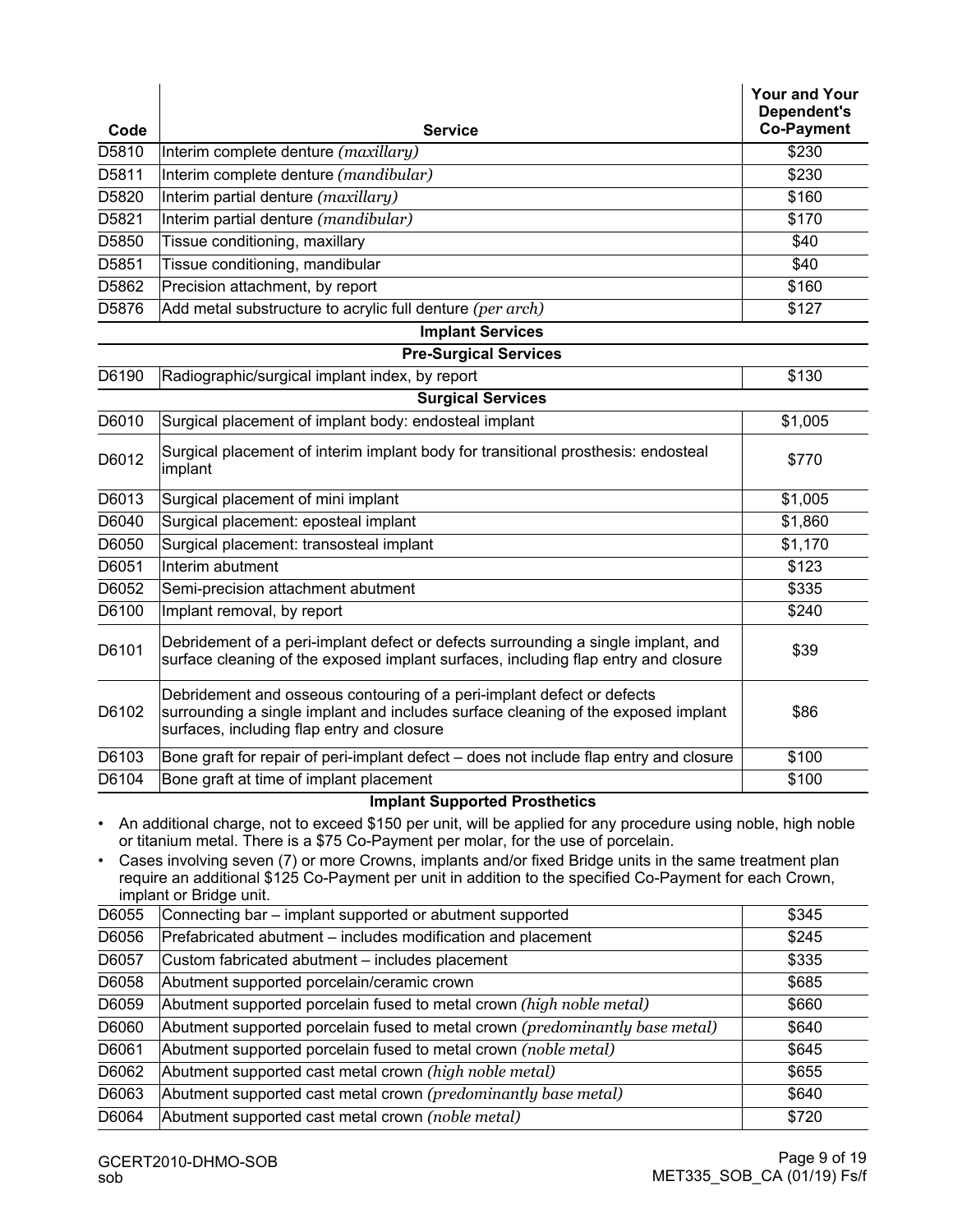| Code  | <b>Service</b>                                                                                                                                                          | <b>Your and Your</b><br>Dependent's<br><b>Co-Payment</b> |
|-------|-------------------------------------------------------------------------------------------------------------------------------------------------------------------------|----------------------------------------------------------|
| D6065 | Implant supported porcelain/ceramic crown                                                                                                                               | \$725                                                    |
| D6066 | Implant supported porcelain fused to metal crown (titanium, titanium alloy, high<br>noble metal)                                                                        | \$700                                                    |
| D6067 | Implant supported metal crown (titanium, titanium alloy, high noble metal)                                                                                              | \$725                                                    |
| D6068 | Abutment supported retainer for porcelain/ceramic FPD                                                                                                                   | \$680                                                    |
| D6069 | Abutment supported retainer for porcelain fused to metal FPD (high noble metal)                                                                                         | \$680                                                    |
| D6070 | Abutment supported retainer for porcelain fused to metal FPD (predominantly base<br>metal)                                                                              | \$595                                                    |
| D6071 | Abutment supported retainer for porcelain fused to metal FPD (noble metal)                                                                                              | \$635                                                    |
| D6072 | Abutment supported retainer for cast metal FPD (high noble metal)                                                                                                       | \$625                                                    |
| D6073 | Abutment supported retainer for cast metal FPD (predominantly base metal)                                                                                               | \$445                                                    |
| D6074 | Abutment supported retainer for cast metal FPD (noble metal)                                                                                                            | \$640                                                    |
| D6075 | Implant supported retainer for ceramic FPD                                                                                                                              | \$720                                                    |
| D6076 | Implant supported retainer for porcelain fused to metal FPD (titanium, titanium<br>alloy, or high noble metal)                                                          | \$700                                                    |
| D6077 | Implant supported retainer for cast metal FPD (titanium, titanium alloy, or high<br>noble metal)                                                                        | \$510                                                    |
| D6080 | Implant maintenance procedures when prostheses are removed and reinserted,<br>including cleansing of prosthesis and abutments                                           | \$55                                                     |
| D6081 | Scaling and debridement in the presence of inflammation or mucositis of a single<br>implant, including cleaning of the implant surfaces, without flap entry and closure | \$20                                                     |
| D6090 | Repair implant supported prosthesis, by report                                                                                                                          | \$190                                                    |
| D6091 | Replacement of semi-precision or precision attachment (male or female<br>component) of implant/abutment supported prosthesis, per attachment                            | \$170                                                    |
| D6092 | Re-cement or re-bond implant/abutment supported crown                                                                                                                   | \$50                                                     |
| D6093 | Re-cement or re-bond implant/abutment supported fixed partial denture                                                                                                   | \$70                                                     |
| D6094 | Abutment supported crown (titanium)                                                                                                                                     | \$650                                                    |
| D6095 | Repair implant abutment, by report                                                                                                                                      | \$140                                                    |
| D6096 | Remove broken implant retaining screw                                                                                                                                   | \$24                                                     |
| D6110 | Implant/abutment supported removable denture for edentulous arch-maxillary                                                                                              | \$995                                                    |
| D6111 | Implant/abutment supported removable denture for edentulous arch-mandibular                                                                                             | \$995                                                    |
| D6112 | Implant/abutment supported removable denture for partially edentulous arch-<br>maxillary                                                                                | \$945                                                    |
| D6113 | Implant/abutment supported removable denture for partially edentulous arch-<br>mandibular                                                                               | \$945                                                    |
| D6114 | Implant/abutment supported fixed denture for edentulous arch-maxillary                                                                                                  | \$2,380                                                  |
| D6115 | Implant/abutment supported fixed denture for edentulous arch-mandibular                                                                                                 | \$2,380                                                  |
| D6116 | Implant/abutment supported fixed denture for partially edentulous arch-maxillary                                                                                        | \$1,410                                                  |
| D6117 | Implant/abutment supported fixed denture for partially edentulous arch-mandibular                                                                                       | \$1,410                                                  |
| D6194 | Abutment supported retainer crown for FPD (titanium)                                                                                                                    | \$520                                                    |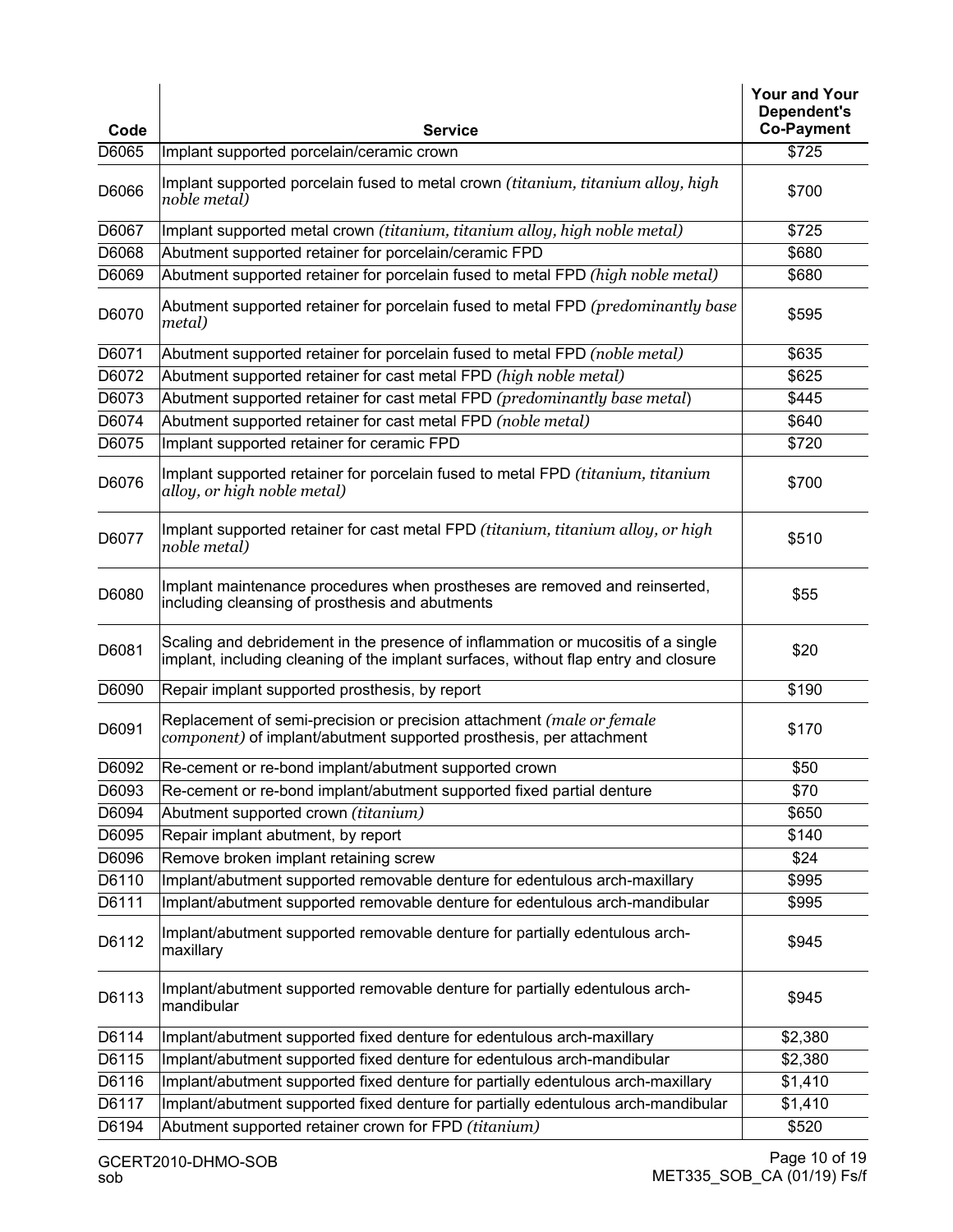| Code      | <b>Service</b>                                                                                                                                                                                                                                | <b>Your and Your</b><br>Dependent's<br><b>Co-Payment</b> |  |
|-----------|-----------------------------------------------------------------------------------------------------------------------------------------------------------------------------------------------------------------------------------------------|----------------------------------------------------------|--|
|           | <b>Crowns/Fixed Bridges - Per Unit</b>                                                                                                                                                                                                        |                                                          |  |
| $\bullet$ | An additional charge, not to exceed \$150 per unit, will be applied for any procedure using noble, high noble<br>or titanium metal. There is a \$75 Co-Payment per molar, for the use of porcelain.                                           |                                                          |  |
| $\bullet$ | Cases involving seven (7) or more Crowns, implants and/or fixed Bridge units in the same treatment plan<br>require an additional \$125 Co-Payment per unit in addition to the specified Co-Payment for each Crown,<br>implant or Bridge unit. |                                                          |  |
| D6205     | Pontic – indirect resin based composite                                                                                                                                                                                                       | \$310                                                    |  |
| D6210     | Pontic - cast high noble metal                                                                                                                                                                                                                | \$335                                                    |  |
| D6211     | Pontic - cast predominantly base metal                                                                                                                                                                                                        | \$335                                                    |  |
| D6212     | Pontic - cast noble metal                                                                                                                                                                                                                     | \$335                                                    |  |
| D6214     | Pontic - titanium                                                                                                                                                                                                                             | \$335                                                    |  |
| D6240     | Pontic - porcelain fused to high noble metal                                                                                                                                                                                                  | \$335                                                    |  |
| D6241     | Pontic - porcelain fused to predominantly base metal                                                                                                                                                                                          | \$335                                                    |  |
| D6242     | Pontic - porcelain fused to noble metal                                                                                                                                                                                                       | \$335                                                    |  |
| D6245     | Pontic - porcelain/ceramic                                                                                                                                                                                                                    | \$360                                                    |  |
| D6250     | Pontic - resin with high noble metal                                                                                                                                                                                                          | \$335                                                    |  |
| D6251     | Pontic - resin with predominantly base metal                                                                                                                                                                                                  | \$335                                                    |  |
| D6252     | Pontic - resin with noble metal                                                                                                                                                                                                               | \$335                                                    |  |
| D6253     | Provisional pontic – further treatment or completion of diagnosis necessary prior to<br>final impression                                                                                                                                      | \$100                                                    |  |
| D6545     | Retainer - cast metal for resin bonded fixed prosthesis                                                                                                                                                                                       | \$140                                                    |  |
| D6548     | Retainer - porcelain/ceramic for resin bonded fixed prosthesis                                                                                                                                                                                | \$140                                                    |  |
| D6549     | Resin retainer - for resin bonded fixed prosthesis                                                                                                                                                                                            | \$105                                                    |  |
| D6600     | Retainer inlay - porcelain/ceramic, two surfaces                                                                                                                                                                                              | \$335                                                    |  |
| D6601     | Retainer inlay - porcelain/ceramic, three or more surfaces                                                                                                                                                                                    | \$335                                                    |  |
| D6602     | Retainer inlay - cast high noble metal, two surfaces                                                                                                                                                                                          | \$335                                                    |  |
| D6603     | Retainer inlay - cast high noble metal, three or more surfaces                                                                                                                                                                                | \$335                                                    |  |
| D6604     | Retainer inlay - cast predominantly base metal, two surfaces                                                                                                                                                                                  | \$335                                                    |  |
| D6605     | Retainer inlay - cast predominantly base metal, three or more surfaces                                                                                                                                                                        | \$335                                                    |  |
| D6606     | Retainer inlay - cast noble metal, two surfaces                                                                                                                                                                                               | \$335                                                    |  |
| D6607     | Retainer inlay - cast noble metal, three or more surfaces                                                                                                                                                                                     | \$335                                                    |  |
| D6608     | Retainer onlay - porcelain/ceramic, two surfaces                                                                                                                                                                                              | \$335                                                    |  |
| D6609     | Retainer onlay - porcelain/ceramic, three or more surfaces                                                                                                                                                                                    | \$335                                                    |  |
| D6610     | Retainer onlay - cast high noble metal, two surfaces                                                                                                                                                                                          | \$335                                                    |  |
| D6611     | Retainer onlay - cast high noble metal, three or more surfaces                                                                                                                                                                                | \$335                                                    |  |
| D6612     | Retainer onlay - cast predominantly base metal, two surfaces                                                                                                                                                                                  | \$335                                                    |  |
| D6613     | Retainer onlay - cast predominantly base metal, three or more surfaces                                                                                                                                                                        | \$335                                                    |  |
| D6614     | Retainer onlay - cast noble metal, two surfaces                                                                                                                                                                                               | \$335                                                    |  |
| D6615     | Retainer onlay - cast noble metal, three or more surfaces                                                                                                                                                                                     | \$335                                                    |  |
| D6624     | Retainer inlay - titanium                                                                                                                                                                                                                     | \$335                                                    |  |
| D6634     | Retainer onlay - titanium                                                                                                                                                                                                                     | \$335                                                    |  |
| D6710     | Retainer crown - indirect resin based composite                                                                                                                                                                                               | \$335                                                    |  |
| D6720     | Retainer crown - resin with high noble metal                                                                                                                                                                                                  | \$335                                                    |  |
| D6721     | Retainer crown - resin with predominantly base metal                                                                                                                                                                                          | \$335                                                    |  |
| D6722     | Retainer crown - resin with noble metal                                                                                                                                                                                                       | \$335                                                    |  |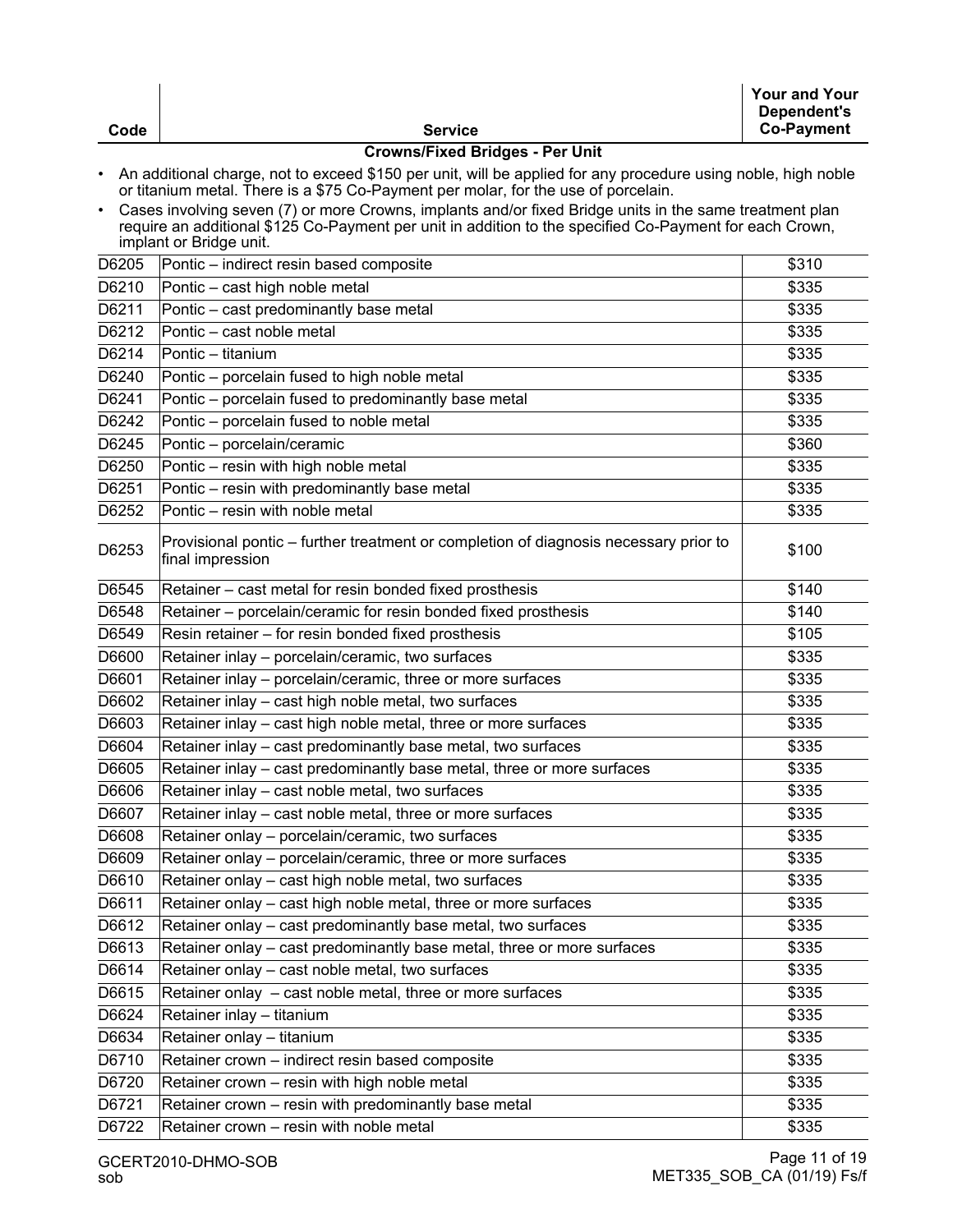| Code  | <b>Service</b>                                                                                                                                                                                            | <b>Your and Your</b><br>Dependent's<br><b>Co-Payment</b> |
|-------|-----------------------------------------------------------------------------------------------------------------------------------------------------------------------------------------------------------|----------------------------------------------------------|
| D6740 | Retainer crown - porcelain/ceramic                                                                                                                                                                        | \$335                                                    |
| D6750 | Retainer crown - porcelain fused to high noble metal                                                                                                                                                      | \$335                                                    |
| D6751 | Retainer crown - porcelain fused to predominantly base metal                                                                                                                                              | \$335                                                    |
| D6752 | Retainer crown - porcelain fused to noble metal                                                                                                                                                           | \$335                                                    |
| D6780 | Retainer crown $ \frac{3}{4}$ cast high noble metal                                                                                                                                                       | \$335                                                    |
| D6781 | Retainer crown $ \frac{3}{4}$ cast predominantly base metal                                                                                                                                               | \$335                                                    |
| D6782 | Retainer crown $ \frac{3}{4}$ cast noble metal                                                                                                                                                            | \$335                                                    |
| D6783 | Retainer crown $ \frac{3}{4}$ porcelain/ceramic                                                                                                                                                           | \$335                                                    |
| D6790 | Retainer crown - full cast high noble metal                                                                                                                                                               | \$335                                                    |
| D6791 | Retainer crown - full cast predominantly base metal                                                                                                                                                       | \$335                                                    |
| D6792 | Retainer crown - full cast noble metal                                                                                                                                                                    | \$335                                                    |
| D6793 | Provisional retainer crown – further treatment or completion of diagnosis necessary<br>prior to final impression                                                                                          | \$100                                                    |
| D6794 | Retainer crown - titanium                                                                                                                                                                                 | \$335                                                    |
| D6930 | Re-cement or re-bond fixed partial denture                                                                                                                                                                | \$0                                                      |
| D6940 | <b>Stress breaker</b>                                                                                                                                                                                     | \$110                                                    |
| D6950 | Precision attachment                                                                                                                                                                                      | \$195                                                    |
| D6980 | Fixed partial denture repair necessitated by restorative material failure                                                                                                                                 | \$45                                                     |
| D7111 | Includes routine post operative visits/treatment.<br>The removal of asymptomatic third molars is not a Covered Service unless pathology (disease) exists.<br>Extraction, coronal remnants - primary tooth | \$5                                                      |
| D7140 | Extraction, erupted tooth or exposed root (elevation and/or forceps removal)                                                                                                                              | \$5                                                      |
| D7210 | Extraction, erupted tooth requiring removal of bone and/or sectioning of tooth and<br>including elevation of mucoperiosteal flap if indicated                                                             | \$50                                                     |
| D7220 | Removal of impacted tooth - soft tissue                                                                                                                                                                   | \$60                                                     |
| D7230 | Removal of impacted tooth - partially bony                                                                                                                                                                | \$65                                                     |
| D7240 | Removal of impacted tooth - completely bony                                                                                                                                                               | \$135                                                    |
| D7241 | Removal of impacted tooth – completely bony, with unusual surgical complications                                                                                                                          | \$150                                                    |
| D7250 | Removal of residual tooth roots (cutting procedure)                                                                                                                                                       | \$45                                                     |
| D7251 | Coronectomy - intentional partial tooth removal                                                                                                                                                           | \$135                                                    |
| D7260 | Oroantral fistula closure                                                                                                                                                                                 | \$270                                                    |
| D7261 | Primary closure of a sinus perforation                                                                                                                                                                    | \$275                                                    |
| D7270 | Tooth reimplantation and/or stabilization of accidentally evulsed or displaced tooth                                                                                                                      | \$80                                                     |
| D7280 | Exposure of an unerupted tooth                                                                                                                                                                            | \$115                                                    |
| D7282 | Mobilization of erupted or malpositioned tooth to aid eruption                                                                                                                                            | \$90                                                     |
| D7283 | Placement of an attachment on an unerupted tooth, after its exposure, to aid in its<br>eruption. Report the surgical exposure separately using D7280.                                                     | \$90                                                     |
| D7285 | Incisional biopsy of oral tissue - hard (bone, tooth)                                                                                                                                                     | \$150                                                    |
| D7286 | Incisional biopsy of oral tissue - soft                                                                                                                                                                   | \$60                                                     |
| D7287 | Exfoliative cytological sample collection                                                                                                                                                                 | \$50                                                     |
| D7288 | Brush biopsy - transepithelial sample collection                                                                                                                                                          | \$50                                                     |
| D7291 | Transseptal fiberotomy/supra crestal fiberotomy, by report                                                                                                                                                | \$40                                                     |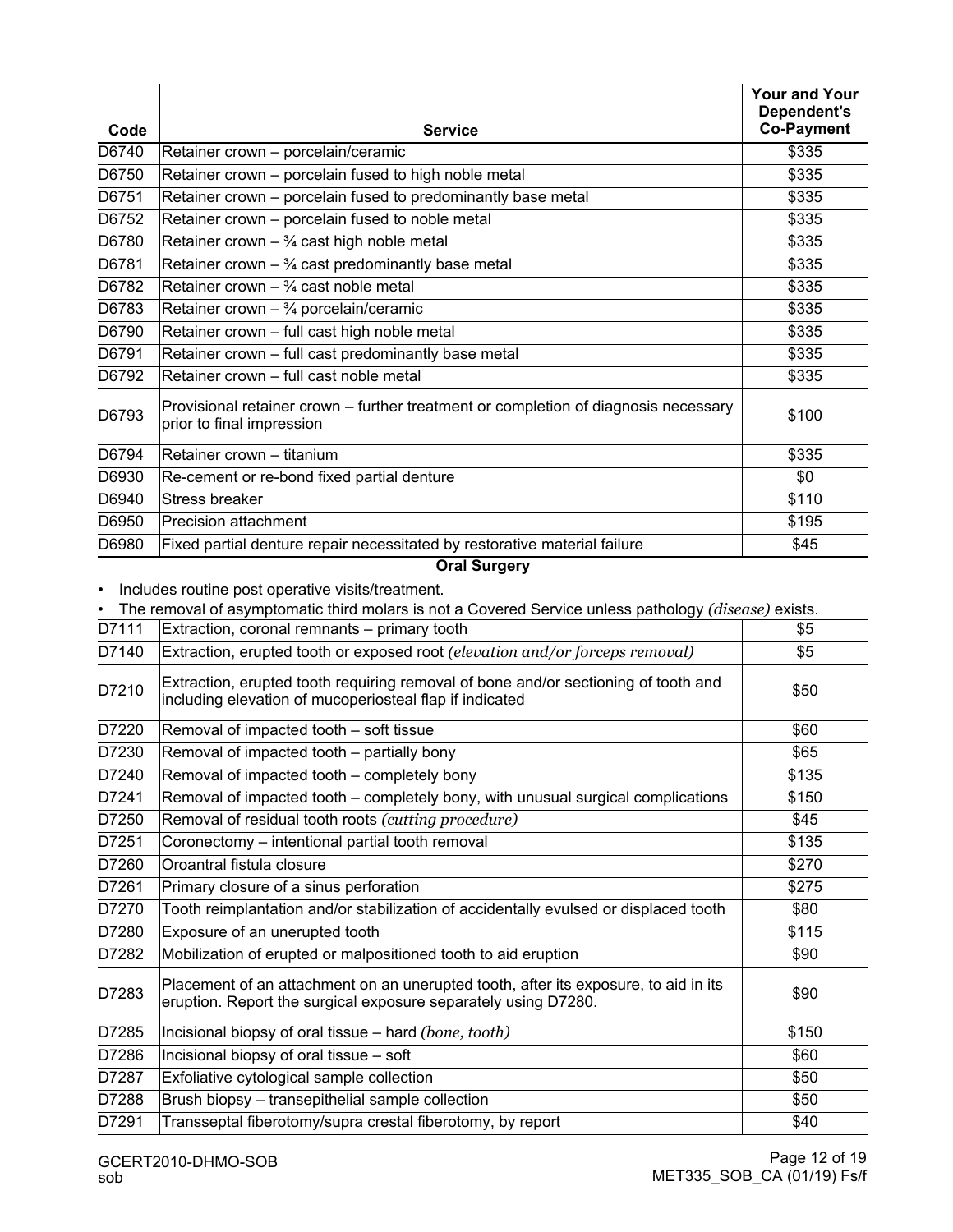| Code  | <b>Service</b>                                                                                                                                                                          | <b>Your and Your</b><br>Dependent's<br><b>Co-Payment</b> |
|-------|-----------------------------------------------------------------------------------------------------------------------------------------------------------------------------------------|----------------------------------------------------------|
| D7310 | Alveoloplasty in conjunction with extractions – four or more teeth or tooth spaces,<br>per quadrant                                                                                     | \$45                                                     |
| D7311 | Alveoloplasty in conjunction with extractions – one to three teeth or tooth spaces,<br>per quadrant                                                                                     | \$25                                                     |
| D7320 | Alveoloplasty not in conjunction with extractions – four or more teeth or tooth<br>spaces, per quadrant                                                                                 | \$190                                                    |
| D7321 | Alveoloplasty not in conjunction with extractions – one to three teeth or tooth<br>spaces, per quadrant                                                                                 | \$65                                                     |
| D7340 | Vestibuloplasty - ridge extension (secondary epithelialization)                                                                                                                         | \$370                                                    |
| D7350 | Vestibuloplasty – ridge extension (including soft tissue grafts, muscle<br>reattachment, revision of soft tissue attachment and management of<br>hypertrophied and hyperplastic tissue) | \$990                                                    |
| D7450 | Removal of benign odontogenic cyst or tumor - lesion diameter up to 1.25 cm                                                                                                             | \$130                                                    |
| D7451 | Removal of benign odontogenic cyst or tumor - lesion diameter greater than<br>1.25 cm                                                                                                   | \$335                                                    |
| D7471 | Removal of lateral exostosis (maxilla or mandible)                                                                                                                                      | \$80                                                     |
| D7472 | Removal of torus palatinus                                                                                                                                                              | \$60                                                     |
| D7473 | Removal of torus mandibularis                                                                                                                                                           | \$60                                                     |
| D7485 | Reduction of osseous tuberosity                                                                                                                                                         | \$60                                                     |
| D7510 | Incision and drainage of abscess - intraoral soft tissue                                                                                                                                | \$40                                                     |
| D7511 | Incision and drainage of abscess – intraoral soft tissue – complicated (includes<br>drainage of multiple fascial spaces)                                                                | \$40                                                     |
| D7520 | Incision and drainage of abscess - extraoral soft tissue                                                                                                                                | \$40                                                     |
| D7521 | Incision and drainage of abscess - extraoral soft tissue - complicated (includes<br>drainage of multiple fascial spaces)                                                                | \$40                                                     |
| D7550 | Partial ostectomy/sequestrectomy for removal of non-vital bone                                                                                                                          | \$125                                                    |
| D7560 | Maxillary sinusotomy for removal of tooth fragment or foreign body                                                                                                                      | \$505                                                    |
| D7910 | Suture of recent small wounds up to 5 cm                                                                                                                                                | \$30                                                     |
| D7921 | Collection and application of autologous blood concentrate product                                                                                                                      | \$95                                                     |
| D7950 | Osseous, osteoperiosteal, or cartilage graft of the mandible or maxilla - autogenous<br>or nonautogenous, by report                                                                     | \$600                                                    |
| D7951 | Sinus augmentation with bone or bone substitutes via a lateral open approach                                                                                                            | \$825                                                    |
| D7952 | Sinus augmentation via a vertical approach                                                                                                                                              | \$825                                                    |
| D7953 | Bone replacement graft for ridge preservation - per site                                                                                                                                | \$100                                                    |
| D7960 | Frenulectomy – aka frenectomy or frenotomy – separate procedure not incidental to<br>another procedure                                                                                  | \$105                                                    |
| D7963 | Frenuloplasty                                                                                                                                                                           | \$105                                                    |
| D7970 | Excision of hyperplastic tissue - per arch                                                                                                                                              | \$55                                                     |
| D7971 | Excision of pericoronal gingiva                                                                                                                                                         | \$45                                                     |
| D7972 | Surgical reduction of fibrous tuberosity                                                                                                                                                | \$125                                                    |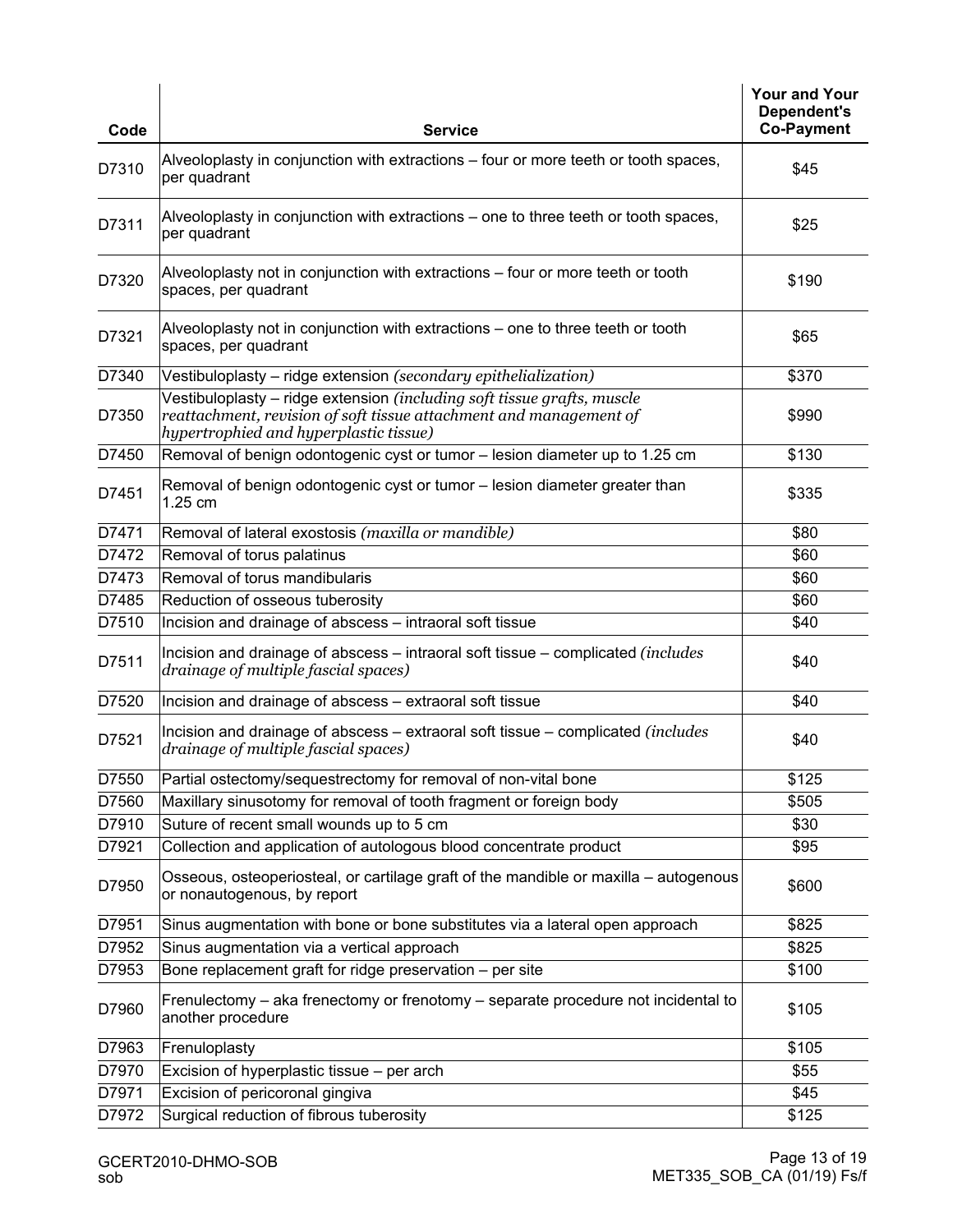|                                                                                                                                              |                                                                                                                                                            | <b>Your and Your</b><br><b>Dependent's</b><br><b>Co-Payment</b> |  |  |
|----------------------------------------------------------------------------------------------------------------------------------------------|------------------------------------------------------------------------------------------------------------------------------------------------------------|-----------------------------------------------------------------|--|--|
| Code                                                                                                                                         | <b>Service</b><br><b>Orthodontics</b>                                                                                                                      |                                                                 |  |  |
| Benefits cover twenty-four (24) months of usual & customary Orthodontic treatment and an additional twenty<br>four (24) months of retention. |                                                                                                                                                            |                                                                 |  |  |
|                                                                                                                                              | Comprehensive Orthodontic benefits include all phases of treatment and fixed/removable appliances.                                                         |                                                                 |  |  |
| D8010                                                                                                                                        | Limited orthodontic treatment of the primary dentition                                                                                                     | \$1,260                                                         |  |  |
| D8020                                                                                                                                        | Limited orthodontic treatment of the transitional dentition                                                                                                | \$1,260                                                         |  |  |
| D8030                                                                                                                                        | Limited orthodontic treatment of the adolescent dentition                                                                                                  | \$1,260                                                         |  |  |
| D8040                                                                                                                                        | Limited orthodontic treatment of the adult dentition                                                                                                       | \$1,260                                                         |  |  |
| D8070                                                                                                                                        | Comprehensive orthodontic treatment of the transitional dentition                                                                                          | \$2,410                                                         |  |  |
| D8080                                                                                                                                        | Comprehensive orthodontic treatment of the adolescent dentition                                                                                            | \$2,410                                                         |  |  |
| D8090                                                                                                                                        | Comprehensive orthodontic treatment of the adult dentition                                                                                                 | \$2,410                                                         |  |  |
| D8660                                                                                                                                        | Pre-orthodontic treatment examination to monitor growth and development                                                                                    | \$40                                                            |  |  |
| D8670                                                                                                                                        | Periodic orthodontic treatment visit                                                                                                                       | \$40                                                            |  |  |
| D8680                                                                                                                                        | Orthodontic retention (removal of appliances, construction and placement of<br>retainer(s))                                                                | \$345                                                           |  |  |
| D8681                                                                                                                                        | Removable orthodontic retainer adjustment                                                                                                                  | \$0                                                             |  |  |
| D8693                                                                                                                                        | Re-cement or re-bond fixed retainers                                                                                                                       | \$0                                                             |  |  |
| D8694                                                                                                                                        | Repair of fixed retainers, includes reattachment                                                                                                           | \$0                                                             |  |  |
| $\bullet$                                                                                                                                    | There is a Co-Payment of \$250 for Orthodontic treatment planning and records<br>(pre/post x-rays (cephalometric, panoramic, etc.), photos, study models). |                                                                 |  |  |
| $\bullet$                                                                                                                                    | There is a Co-Payment of \$25 per visit for Orthodontic visits beyond twenty-four (24)<br>months of active treatment or retention.                         |                                                                 |  |  |
|                                                                                                                                              | <b>Adjunctive General Services</b>                                                                                                                         |                                                                 |  |  |
| D9110                                                                                                                                        | Palliative (emergency) treatment of dental pain – minor procedure                                                                                          | \$10                                                            |  |  |
| D9120                                                                                                                                        | Fixed partial denture sectioning                                                                                                                           | \$0                                                             |  |  |
| D9210                                                                                                                                        | Local anesthesia not in conjunction with operative or surgical procedures                                                                                  | \$0                                                             |  |  |
| D9211                                                                                                                                        | Regional block anesthesia                                                                                                                                  | \$0                                                             |  |  |
| D9212                                                                                                                                        | Trigeminal division block anesthesia                                                                                                                       | \$0                                                             |  |  |
| D9215                                                                                                                                        | Local anesthesia in conjunction with operative or surgical procedures                                                                                      | \$0                                                             |  |  |
| D9219                                                                                                                                        | Evaluation for moderate sedation, deep sedation or general anesthesia                                                                                      | \$0                                                             |  |  |
| D9222                                                                                                                                        |                                                                                                                                                            |                                                                 |  |  |
|                                                                                                                                              | Deep sedation/general anesthesia - first 15 minutes                                                                                                        | \$60                                                            |  |  |
| D9223                                                                                                                                        | Deep sedation/general anesthesia - each subsequent 15 minute increment                                                                                     | \$60                                                            |  |  |
| D9230                                                                                                                                        | Inhalation of nitrous oxide/analgesia, anxiolysis                                                                                                          | \$15                                                            |  |  |
| D9239                                                                                                                                        | Intravenous moderate (conscious) sedation/analgesia- first 15 minutes                                                                                      | \$60                                                            |  |  |
| D9243                                                                                                                                        | Intravenous moderate (conscious) sedation/analgesia - each subsequent 15 minute<br>increment                                                               | \$60                                                            |  |  |
| D9248                                                                                                                                        | Non-intravenous conscious sedation                                                                                                                         | \$15                                                            |  |  |
| D9310                                                                                                                                        | Consultation – diagnostic service provided by dentist or physician other than<br>requesting dentist or physician                                           | \$0                                                             |  |  |
| D9311                                                                                                                                        | Drugs or medicaments dispensed in the office for home use                                                                                                  | \$0                                                             |  |  |
| D9430                                                                                                                                        | Office visit for observation (during regularly scheduled hours) – no other services<br>performed                                                           | \$0                                                             |  |  |
| D9440                                                                                                                                        | Office visit - after regularly scheduled hours                                                                                                             | \$35                                                            |  |  |
| D9450                                                                                                                                        | Case presentation, detailed and extensive treatment planning                                                                                               | \$0                                                             |  |  |
| D9610                                                                                                                                        | Therapeutic parenteral drug, single administration                                                                                                         | \$15                                                            |  |  |
|                                                                                                                                              | GCERT2010-DHMO-SOB                                                                                                                                         | Page 14 of 19                                                   |  |  |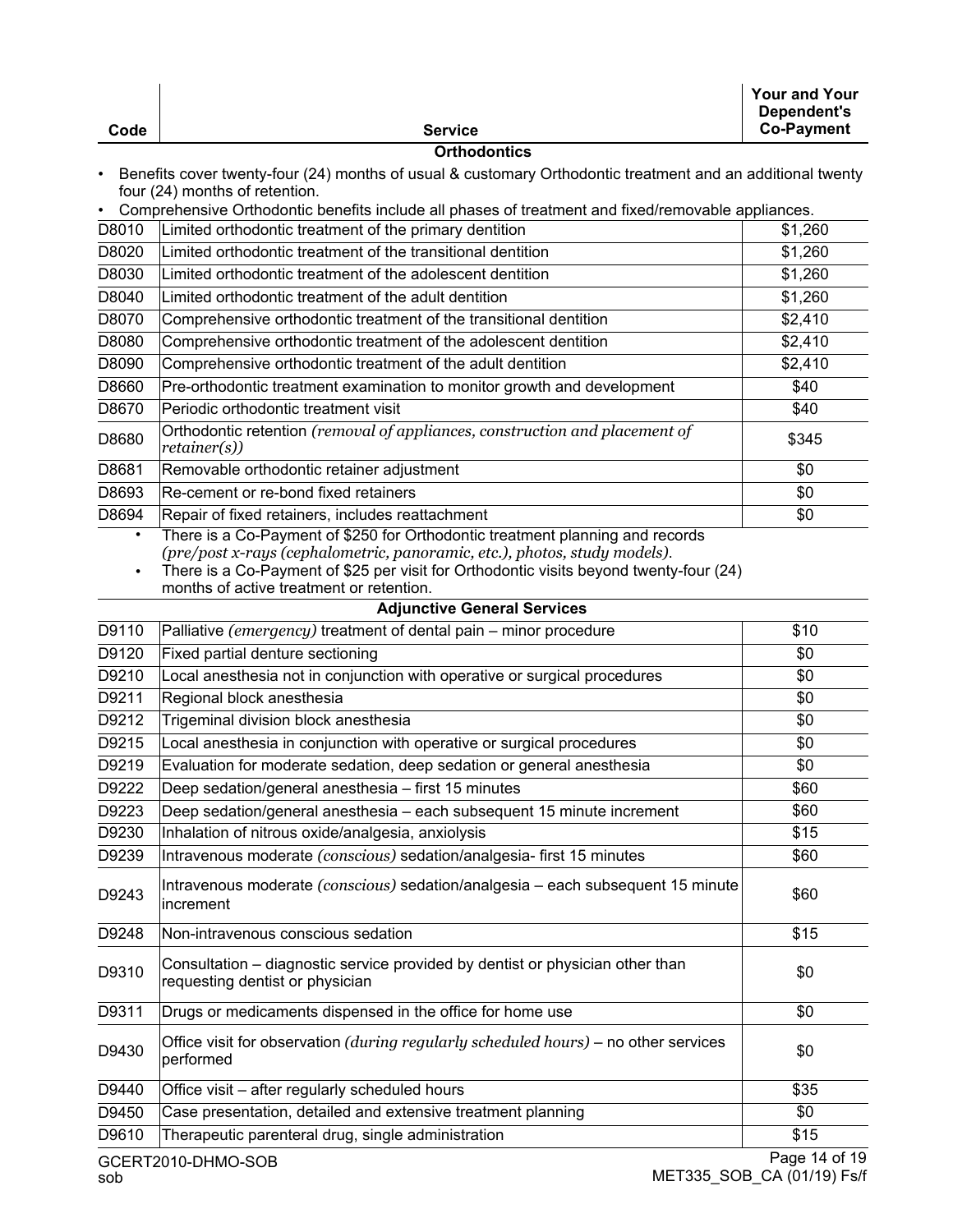| Code  | <b>Service</b>                                                                   | <b>Your and Your</b><br>Dependent's<br><b>Co-Payment</b> |
|-------|----------------------------------------------------------------------------------|----------------------------------------------------------|
| D9612 | Therapeutic parenteral drugs, two or more administrations, different medications | \$25                                                     |
| D9613 | Infiltration of sustained release therapeutic drug – single or multiple sites    | \$15                                                     |
| D9630 | Drugs or medicaments dispensed in the office for home use                        | \$15                                                     |
| D9910 | Application of desensitizing medicament                                          | \$15                                                     |
| D9930 | Treatment of complication (post-surgical) – unusual circumstances, by report     | \$0                                                      |
| D9932 | Cleaning and inspection of removable complete denture, maxillary                 | \$55                                                     |
| D9933 | Cleaning and inspection of removable complete denture, mandibular                | \$55                                                     |
| D9934 | Cleaning and inspection of removable partial denture, maxillary                  | \$55                                                     |
| D9935 | Cleaning and inspection of removable partial denture, mandibular                 | \$55                                                     |
| D9942 | Repair and/or reline of occlusal guard                                           | \$40                                                     |
| D9943 | Occlusal guard adjustment                                                        | \$10                                                     |
| D9944 | Occlusal guard - hard appliance, full arch                                       | \$85                                                     |
| D9945 | Occlusal guard - soft appliance, full arch                                       | \$85                                                     |
| D9946 | Occlusal guard - hard appliance, partial arch                                    | \$64                                                     |
| D9951 | Occlusal adjustment - limited                                                    | \$35                                                     |
| D9952 | Occlusal adjustment - complete                                                   | \$115                                                    |
| D9986 | Missed appointment (less than 24-hr notice)                                      | Not to exceed<br>\$25                                    |
| D9987 | Cancelled appointment (if less than 24-hr notice, see D9986)                     | \$0                                                      |
|       | Current Dental Terminology © American Dental Association                         |                                                          |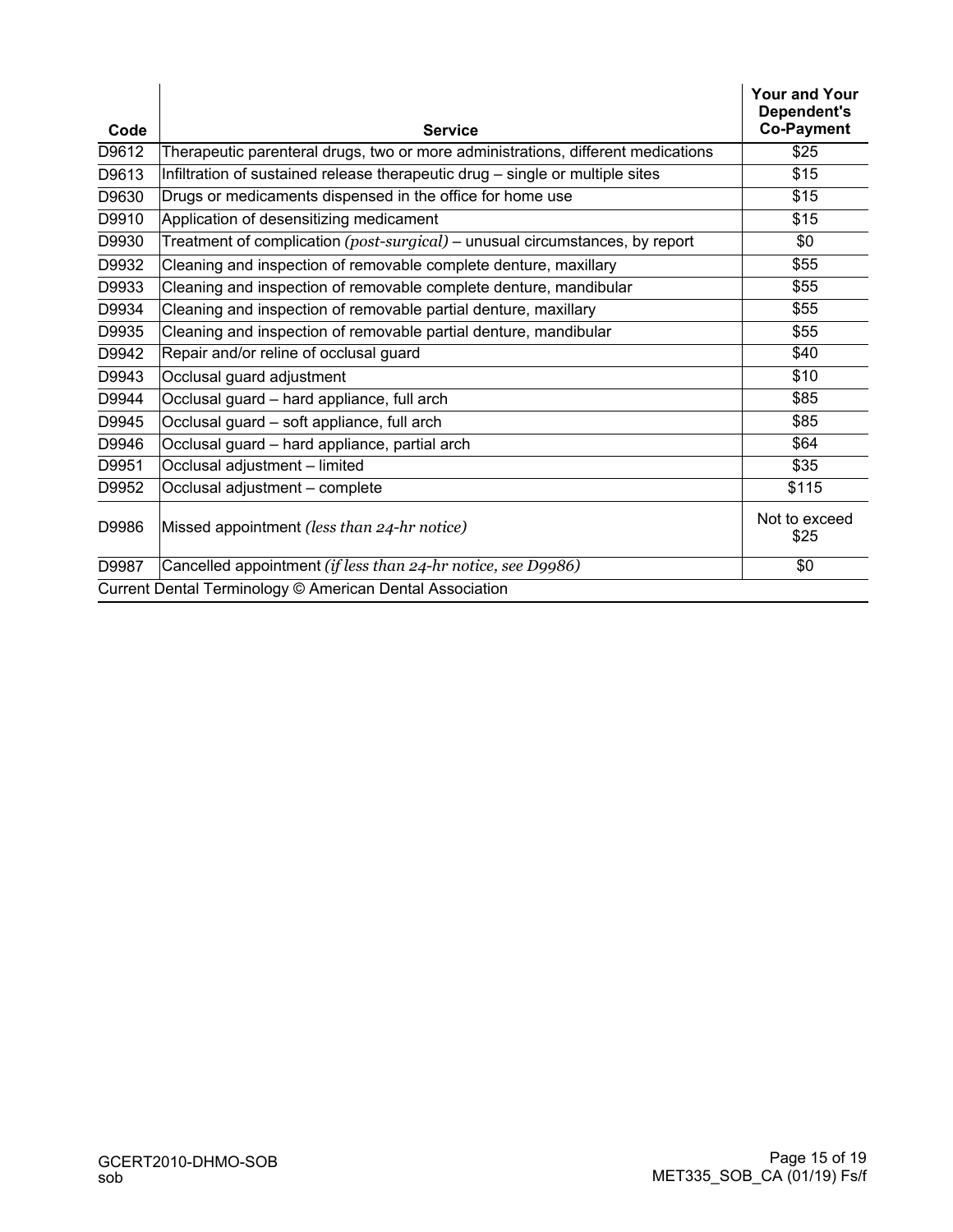## **Dental benefits: Limitations and additional charges**

#### **General**

- 1. Specialty Care Dentists will accept the contracted fee for all Covered Services.
- 2. General anesthesia or IV sedation is a Covered Service only if it is provided in a Selected General Dental Office, administered by the Selected General Dentist or Specialty Care Dentist, and is in conjunction with covered oral and periodontal surgical procedures or when deemed necessary by the Selected General Dentist or Specialty Care Dentist.
- 3. Sterilization and infection control are not billable to Us or You or Your Dependent and are included within the charges for other services provided on that date of service.
	- a. Local Anesthetic is included in all restorative and surgical procedure fees.

b. All adhesives, liners, bases and occlusal adjustments are included as a part of the restorative procedure.

#### **Diagnostic**

- 1. Panoramic or full mouth x-rays *(including bitewings)*: once every three (3) years, unless Dentally Necessary for a specific dental problem.
- 2. All costs for additional periapical and bitewing x-rays provided on the same day that a full mouth x-ray is provided to You or Your Dependent are included in the costs for the full mouth x-ray.

#### **Preventive**

- 1. Routine cleanings *(oral Prophylaxis)*, periodontal maintenance services *(following active periodontal therapy)* and fluoride treatments are limited to twice a year. Two (2) additional cleanings *(routine and periodontal)* are available at the Co-Payment listed in the SCHEDULE OF BENEFITS. Additional Prophylaxis are available, if Dentally Necessary.
- 2. Sealants and/or preventive resin restorations: Plan benefit applies to primary and permanent molar teeth, limited to age 19, one (1) per tooth, per thirty-six (36) months, unless Dentally Necessary.
- 3. Space maintainers are covered to age 14 once per area, per lifetime. Replacement of lost space maintainers are not a Covered Service.

#### **Restorative Treatment**

#### **Crowns, Implants and Fixed Bridges**

- 1. An additional charge, not to exceed \$150 per unit, will be applied for any procedure using noble, high noble or titanium metal.
- 2. Cases involving seven (7) or more Crowns, implants and/or fixed Bridge units in the same treatment plan require an additional \$125 Co-Payment per unit in addition to the specified Co-Payment for each Crown, implant or Bridge unit.
- 3. There is a \$75 Co-Payment per molar, for the use of porcelain.
- 4. Prefabricated stainless steel Crowns or prefabricated resin Crowns are limited to no more than one (1) replacement for the same tooth surface within five (5) years.
- 5. Charges for temporary Crowns/restorations are included within the costs of the permanent Crown/restoration.
- 6. Provisional Crowns/restorations are to be used for an interim of at least six (6) months duration. Interim Crowns/restorations are to be used for a period of at least two (2) months duration. These procedures are to be utilized during restorative treatment to allow adequate time for healing or completion of other procedures. They are not to be used as temporary restorations.
- 7. Replacement of any Cast Restorations with the same or a different type of Cast Restoration are limited to no more than once every five (5) years.
- 8. Core buildups are limited to no more than once per tooth in a period of five (5) years.
- 9. Post and cores are limited to no more than once per tooth in a period of five (5) years.
- 10. Labial veneers are limited to no more than once per tooth in a period of five (5) years.

#### **Prosthodontics**

- 1. Relinings and rebasings are limited to one (1) every twelve (12) months.
- 2. Dentures *(full or partial)*: Replacement only after five (5) years have elapsed following any prior provision of such Dentures under a SafeGuard Plan, unless due to the loss of a natural tooth which cannot be added to the existing partial. Replacements will be a benefit under this Plan only if the existing Denture is unsatisfactory and cannot be made satisfactory as determined by the treating Selected General Dentist or Specialty Care Dentist.
- 3. Replacement of an immediate full Denture with a permanent full Denture if the immediate full Denture cannot be made permanent and such replacement is done within twelve (12) months of the installation of the immediate full Denture.
- 4. Adjustments of Dentures if at least six (6) months have passed since the installation of the existing removable Denture.
- 5. Delivery of removable and fixed Prosthodontics includes up to three (3) adjustments within six (6) months of delivery date of service.
- 6. Tissue conditioning eligible one (1) per appliance each twenty-four (24) months.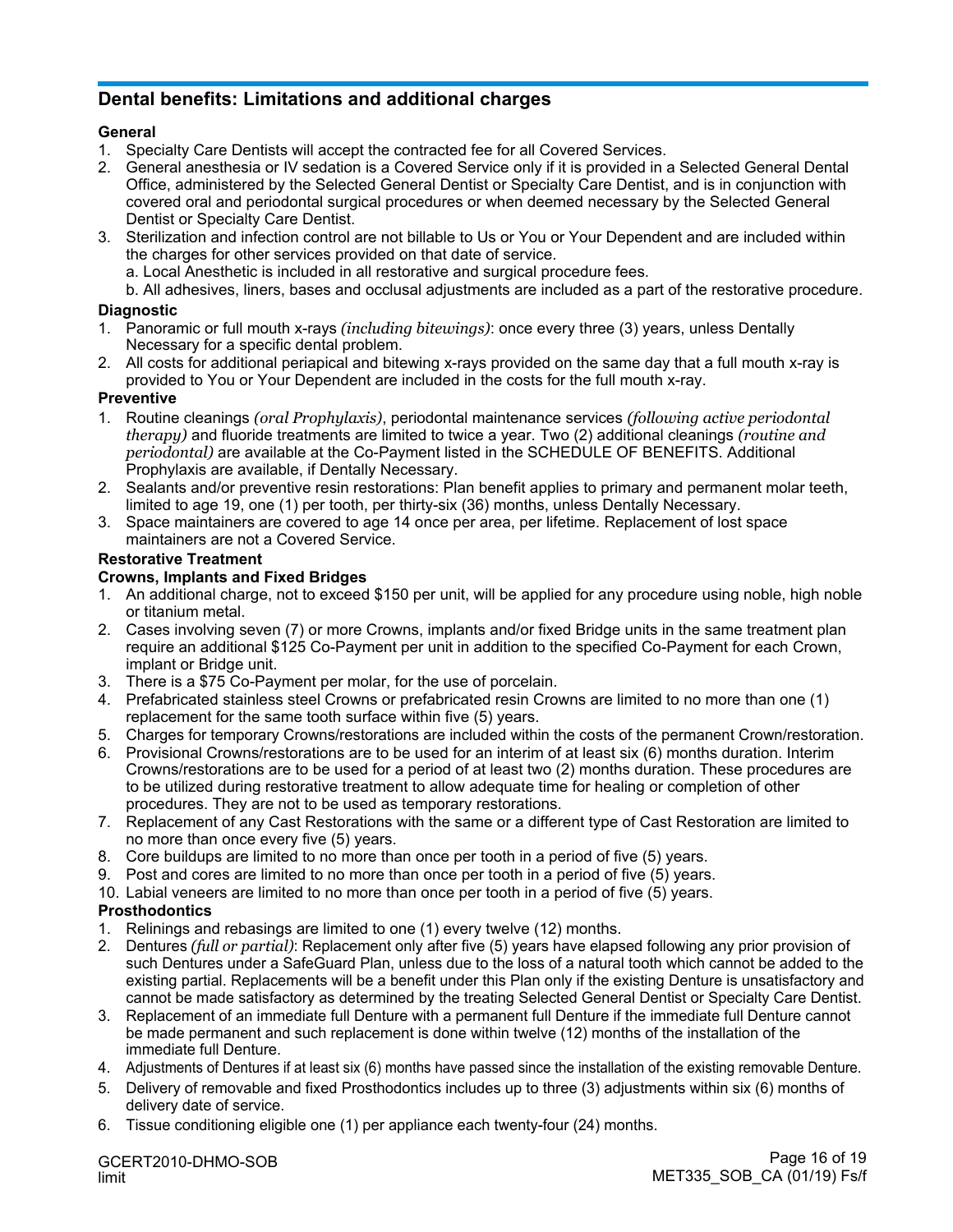7. Provisional prostheses are to be used for an interim of at least six (6) months duration. Interim prostheses are to be used for a period of at least two (2) months duration. These procedures are to be utilized during restorative treatment to allow adequate time for healing or completion of other procedures. They are not to be used as temporary restorations.

#### **Implant Services**

- 1. Implants are limited to no more than once for the same tooth position in a five (5) year period.
- 2. Repairs of implants are limited to not more than once in a twelve (12) month period.
- 3. Implant supported prosthetics are limited to no more than once for the same tooth position in a five (5) year period:
	- when needed to replace congenitally missing teeth; or
	- when needed to replace natural teeth.
- 4. The following are limited to no more than two (2) each per year: Implants, Implant supported prosthetics, and Implant abutments.

#### **Endodontics**

- 1. The Co-Payments listed for Endodontic procedures do not include the cost of the final restoration.
- 2. Materials used for canal irrigation are included in the Endodontic procedure fees.

#### **Oral Surgery**

- 1. The removal of asymptomatic third molars is not a Covered Service. Pathology *(disease)* must exist for it to be covered by the program.
- 2. Includes routine post operative visits/treatments.

#### **Periodontics**

- 1. Irrigation *(such as Chlorhexidine)*, is included with the other services rendered that day.
- 2. Local chemotherapeutic agents are limited to no more than six (6) teeth per arch. Treatment plans involving more than six (6) teeth per arch, require prior Plan approval.
- 3. Periodontal maintenance is eligible following active periodontal therapy, which includes scaling and root planing, surgery, etc.
- 4. Periodontal scaling and root planing, is limited to not more than once per Quadrant in any twenty-four (24) month period.
- 5. Periodontal surgery, including gingivectomy, gingivoplasty and osseous surgery, is limited to no more than one surgical procedure per Quadrant in any thirty-six (36) month period.
- 6. Periodontal charting for planning treatment of periodontal disease is included as part of overall diagnosis and treatment. No additional charge will apply to You or Your Dependent or Us.

#### **Orthodontics**

- 1. If You or Your Dependent require the services of an orthodontist, a referral must first be facilitated by Your Selected General Dentist. If a referral is not obtained before the Orthodontic treatment begins, You will be responsible for all costs associated with any Orthodontic treatment.
- 2. If You or Your Dependent terminate coverage from the SafeGuard Plan after the start of Orthodontic treatment, You will be responsible for any additional charges incurred for the remaining Orthodontic treatment.
- 3. Orthodontic treatment must be provided by a Selected General Dentist or Specialty Care Dentist whose specialty is orthodontics or pediatric dentistry for the Co-Payments listed in this SCHEDULE OF BENEFITS to apply.
- 4. Plan benefits shall cover twenty-four (24) months of usual and customary Orthodontic treatment and an additional twenty-four (24) months of retention. Treatment extending beyond such time periods will be subject to a charge of \$25 per visit.
- 5. The retention phase of treatment shall include the construction, placement, and adjustment of retainers.
- 6. If You or Your Dependent started orthodontic treatment before Your coverage for Yourself or that Dependent started under this group contract, Continuing Orthodontic treatment is available under this group contract for You or Your Dependent under any of the following circumstances:
	- a. You were covered under the terms of a dental plan provided by SafeGuard and, due to an acquisition, are now covered under the terms of this group contract;
	- b. You were covered under the terms of a dental plan provided by a carrier other than SafeGuard and are now covered under the terms of this group contract because the Contractholder subsequently contracts with SafeGuard;
	- c. You become eligible for DHMO benefits under the terms of this group contract because of Your status as a new employee; or
	- d. You were covered under the terms of a dental plan and received orthodontic services which were not covered because that dental plan did not offer orthodontic coverage.

Upon receipt of a completed Continuing Orthodontic Form by Us, with all supporting documentation, We will accept liability for continuing payment of the remaining balance owed, up to a maximum of \$1,500 times the percentage of the total treatment remaining as of this group contract's Effective Date, subject to the section titled DENTAL BENEFITS: LIMITATIONS AND ADDITIONAL CHARGES and DENTAL BENEFITS: EXCLUSIONS. Continuing Orthodontic treatment will be available if You enroll within 30 days of the date You become eligible for benefits under the terms of this group contract.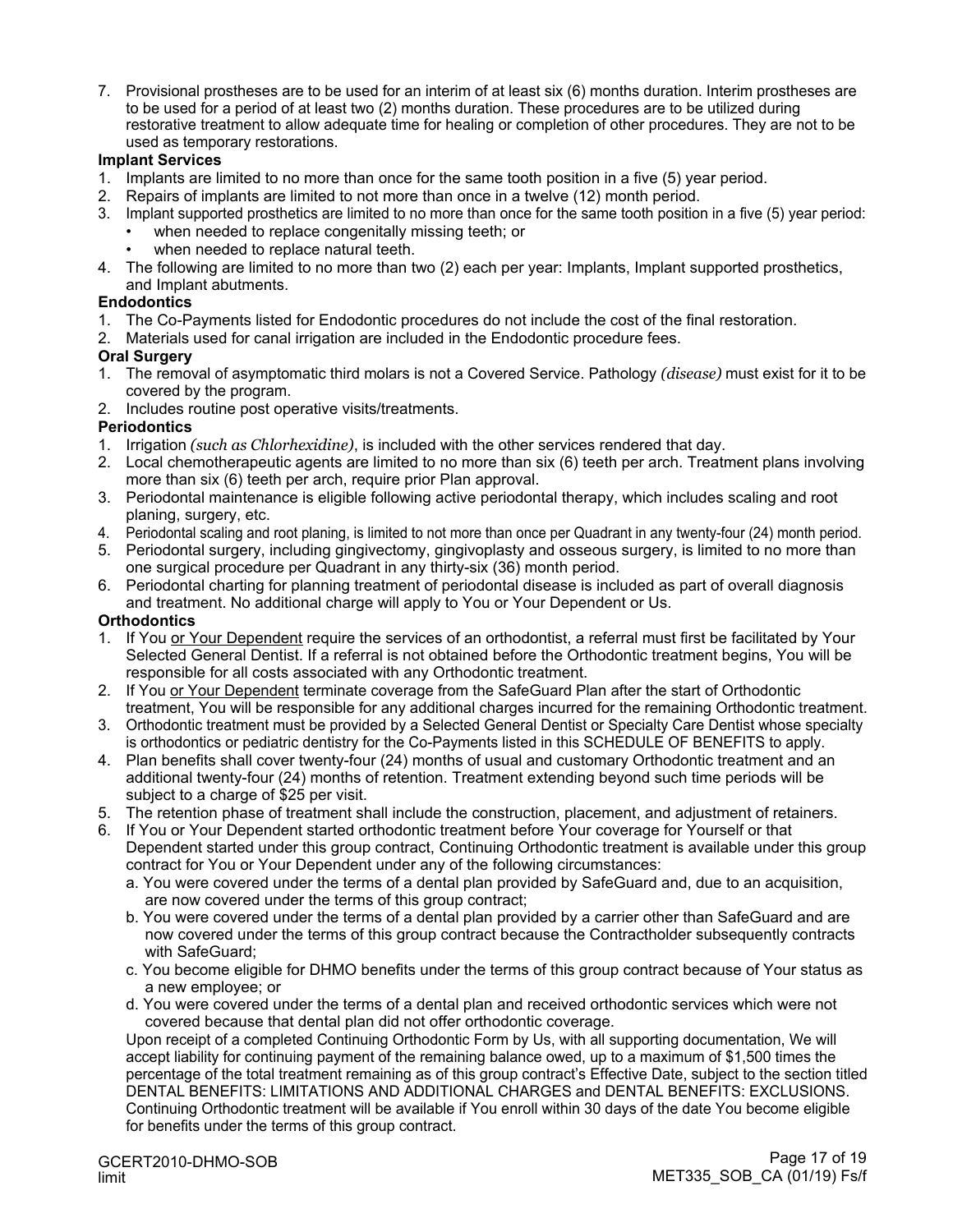## **Dental benefits: Exclusions**

- 1. Any procedures not specifically listed as a Covered Service in this SCHEDULE OF BENEFITS or dental procedures or services performed solely for Cosmetic purposes (unless specifically listed as a Covered Service in this SCHEDULE OF BENEFITS), are not covered.
- 2. Covered Services must be performed by Your Selected General Dental Office or a SafeGuard Specialty Care Dentist to whom You are referred in accordance with the terms of Your evidence of coverage and SCHEDULE OF BENEFITS. Services performed by any Dentist not contracted with SafeGuard are not Covered Services, without prior approval by SafeGuard or Your Selected General Dentist, in accordance with the terms of Your evidence of coverage and SCHEDULE OF BENEFITS (except for out-of-area emergency services).
- 3. Dental procedures started prior to Your or Your Dependent's eligibility under this SCHEDULE OF BENEFITS or started after Your or Your Dependent's benefits have ended. For example, teeth prepared for Crowns, root canals in progress (the tooth has been opened into the pulp (nerve chamber)), or full or partial Dentures for which an impression has been taken.
- 4. Any dental services, or appliances, which are determined to be not reasonable and/or necessary for maintaining or improving You or Your Dependent's dental health, as determined by the Selected General Dentist, and Us based on generally accepted dental standards of care.
- 5. Orthognathic surgery.
- 6. Inpatient/outpatient hospital charges of any kind, including prescriptions or medications. General anesthesia or IV sedation is not covered for any reason if rendered in an out patient facility or hospital. Dental charges will be covered, if the procedure performed is covered by the Plan.
- 7. Replacement of Dentures, Crowns, appliances or Bridgework that have been lost, stolen or damaged.
- 8. Treatment of malignancies, cysts, or neoplasms, unless specifically listed as a Covered Service in the SCHEDULE OF BENEFITS. Any services related to pathology laboratory fees.
- 9. Procedures, appliances, or restorations whose primary purpose is to change the vertical dimension of occlusion, correct congenital malformation, developmental, or medically induced dental disorders including, but not limited to, treatment of myofunctional, myoskeletal, or temporomandibular joint disorders unless otherwise specifically listed as a Covered Service in this SCHEDULE OF BENEFITS.
- 10. Dental services provided for or paid by a federal or state government agency or authority, political subdivision, or other public program other than Medicaid or Medicare.
- 11. Dental services required while serving in the armed forces of any country or international authority.
- 12. Dental services considered Experimental in nature.
- 13. Treatment required due to an accident from an external force, unless otherwise listed as Covered Service in this SCHEDULE OF BENEFITS.
- 14. The following are not included as Orthodontic benefits:
	- *•* Repair or replacement of lost or broken appliances;
	- *•* Retreatment of Orthodontic cases;
	- *•* Treatment involving:
		- Maxillo-facial surgery, myofunctional therapy, cleft palate, micrognathia, macroglossia;
		- Hormonal imbalances or other factors affecting growth or developmental abnormalities;
		- Treatment related to temporomandibular joint disorders;
	- *•* Composite or ceramic brackets, lingual adaptation of Orthodontic bands and other specialized or Cosmetic alternatives to standard fixed and removable Orthodontic appliances.
	- *•* Invisalign services are excluded.